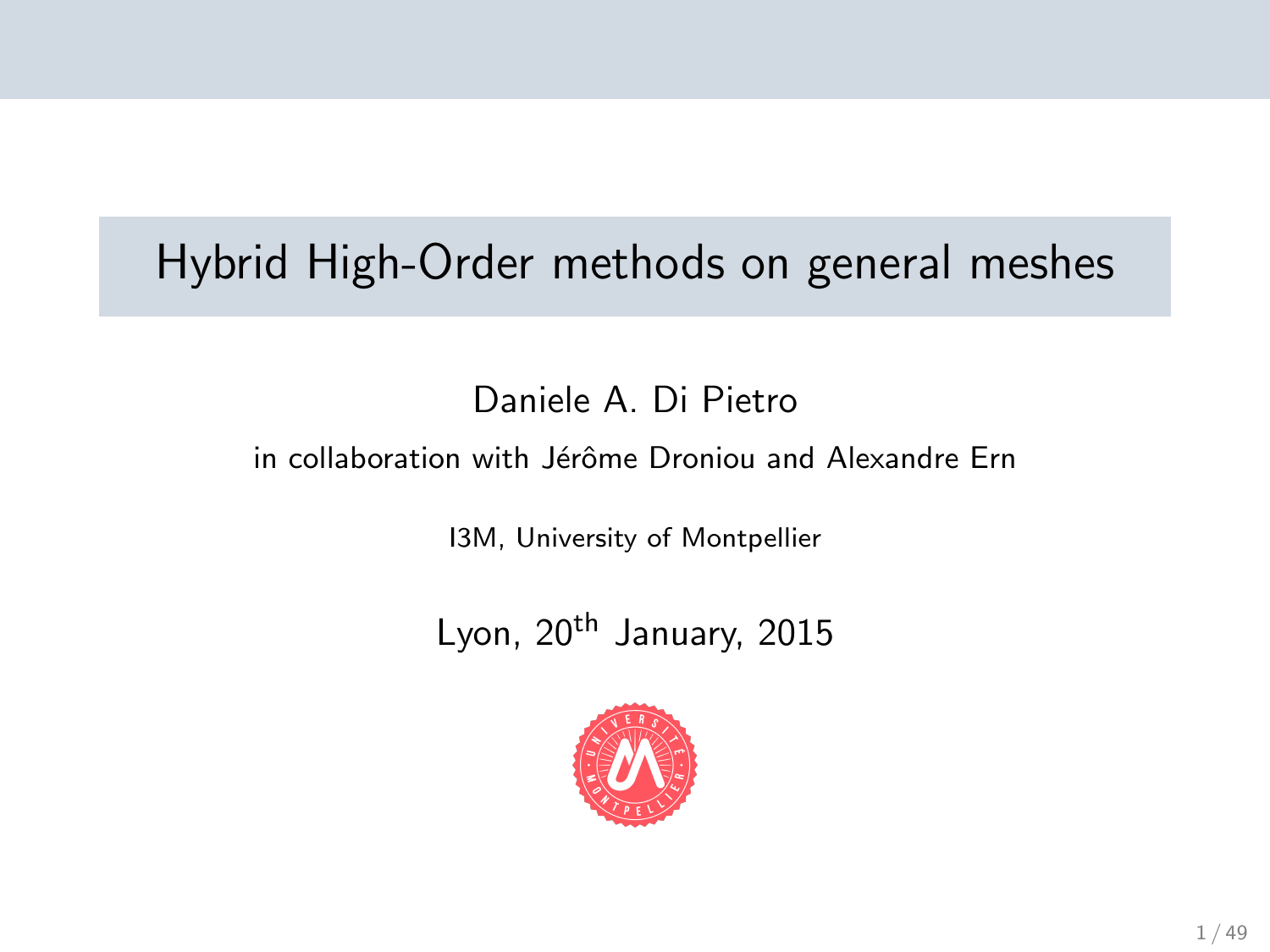# Minimalistic bibliography on high-order polyhedral methods

- Discontinuous Galerkin (DG)
	- **Basic analysis tools Di Pietro and Ern, 2012**
	- **Adaptive coarsening [\[Bassi et al., 2012\]](#page-46-0)**
	- Locally degenerate ADR [\[Di Pietro et al., 2008\]](#page-47-1)
- Hybridizable Discontinuous Galerkin (HDG)
	- **Pure diffusion** [\[Cockburn et al., 2009\]](#page-46-1)
	- Diffusion-dominated ADR [\[Chen and Cockburn, 2014\]](#page-46-2)
- Virtual elements (VEM)
	- Pure diffusion [Beirão da Veiga et al., 2013]
	- Diffusion-dominated ADR [Beirão da Veiga et al., 2014]
- Hybrid High-Order (HHO)
	- **Pure diffusion** [\[Di Pietro et al., 2014b\]](#page-47-2)
	- **Locally degenerate ADR** [\[Di Pietro et al., 2014a\]](#page-46-5)
	- HHO as HDG on steroids [\[Cockburn et al., 2015\]](#page-46-6)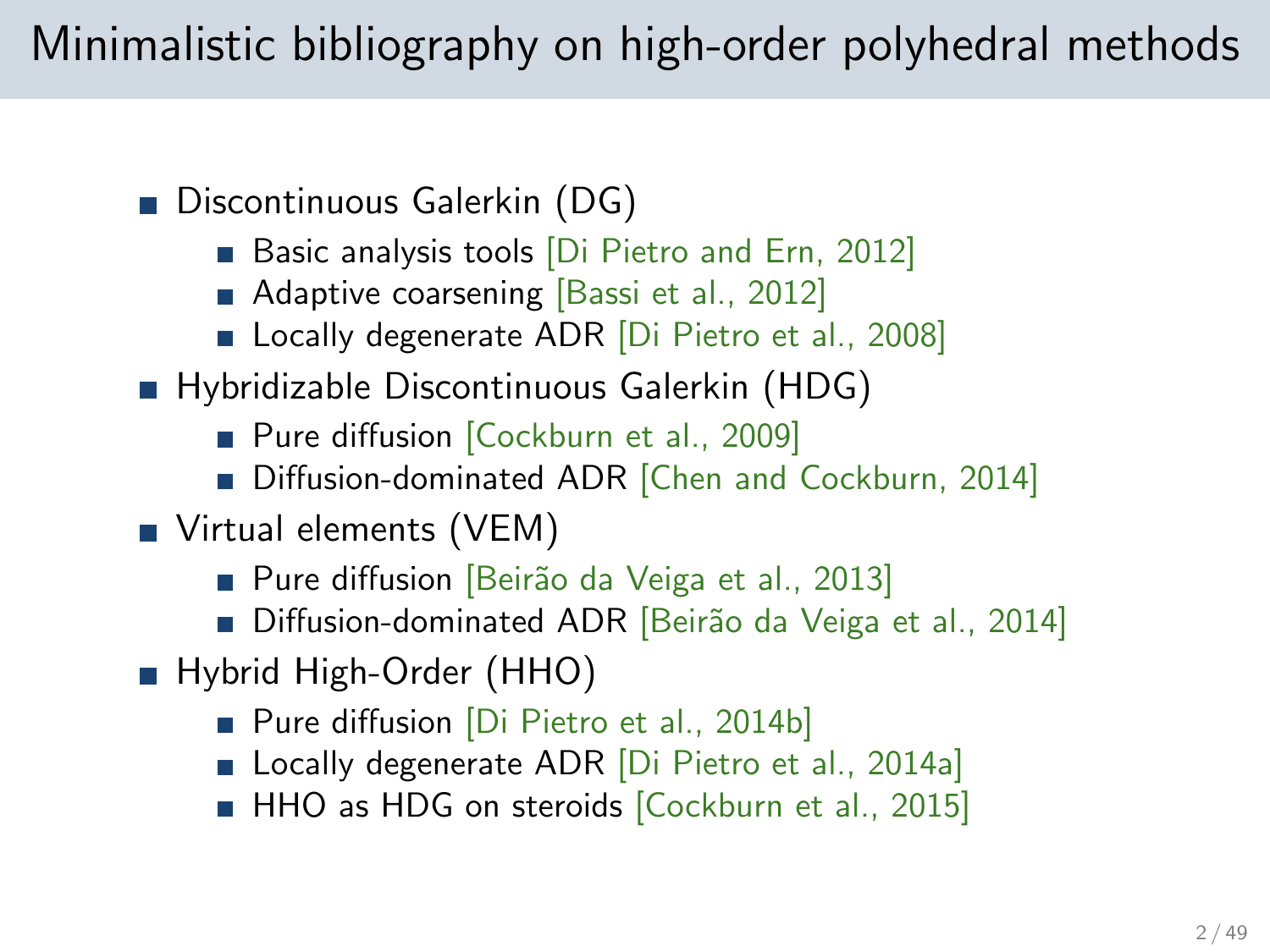# Features of HHO

- Capability of handling general polyhedral meshes
- Construction valid for arbitrary space dimensions
- Arbitrary approximation order (including  $k = 0$ )
- **Reproduction of desirable continuum properties** 
	- $\blacksquare$  Integration by parts formulas
	- Kernels of operators
	- Symmetries
- Reduced computational cost after hybridization

$$
N_{\text{dof}}^{\text{hho}} \approx \frac{1}{2} k^2 \operatorname{card}(\mathcal{F}_h) \qquad N_{\text{dof}}^{\text{dg}} \approx \frac{1}{6} k^3 \operatorname{card}(\mathcal{T}_h)
$$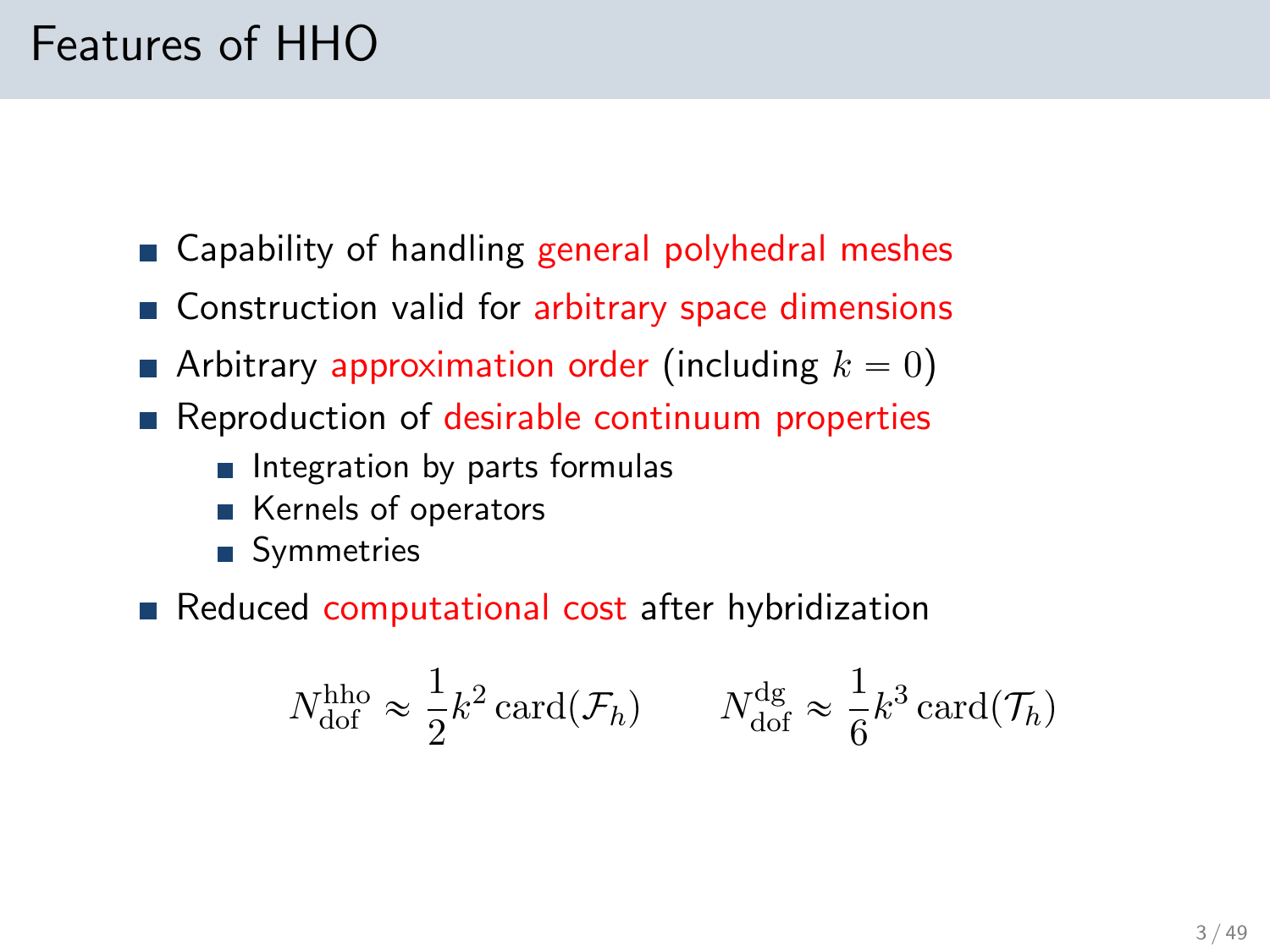# **Outline**





### 3 [Degenerate diffusion-advection-reaction](#page-26-0)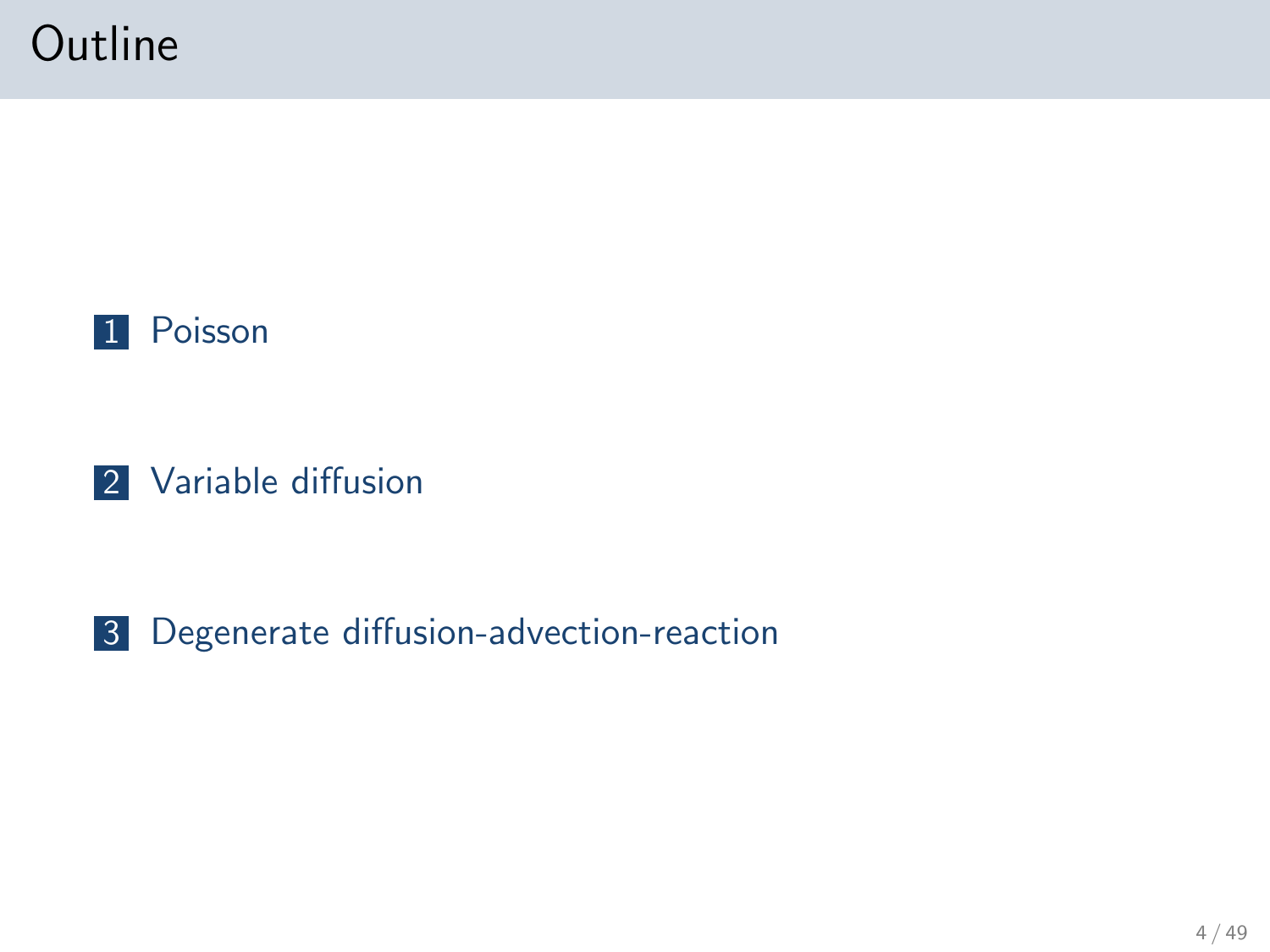# **Outline**



**2** [Variable diffusion](#page-21-0)

<span id="page-4-0"></span>3 [Degenerate diffusion-advection-reaction](#page-26-0)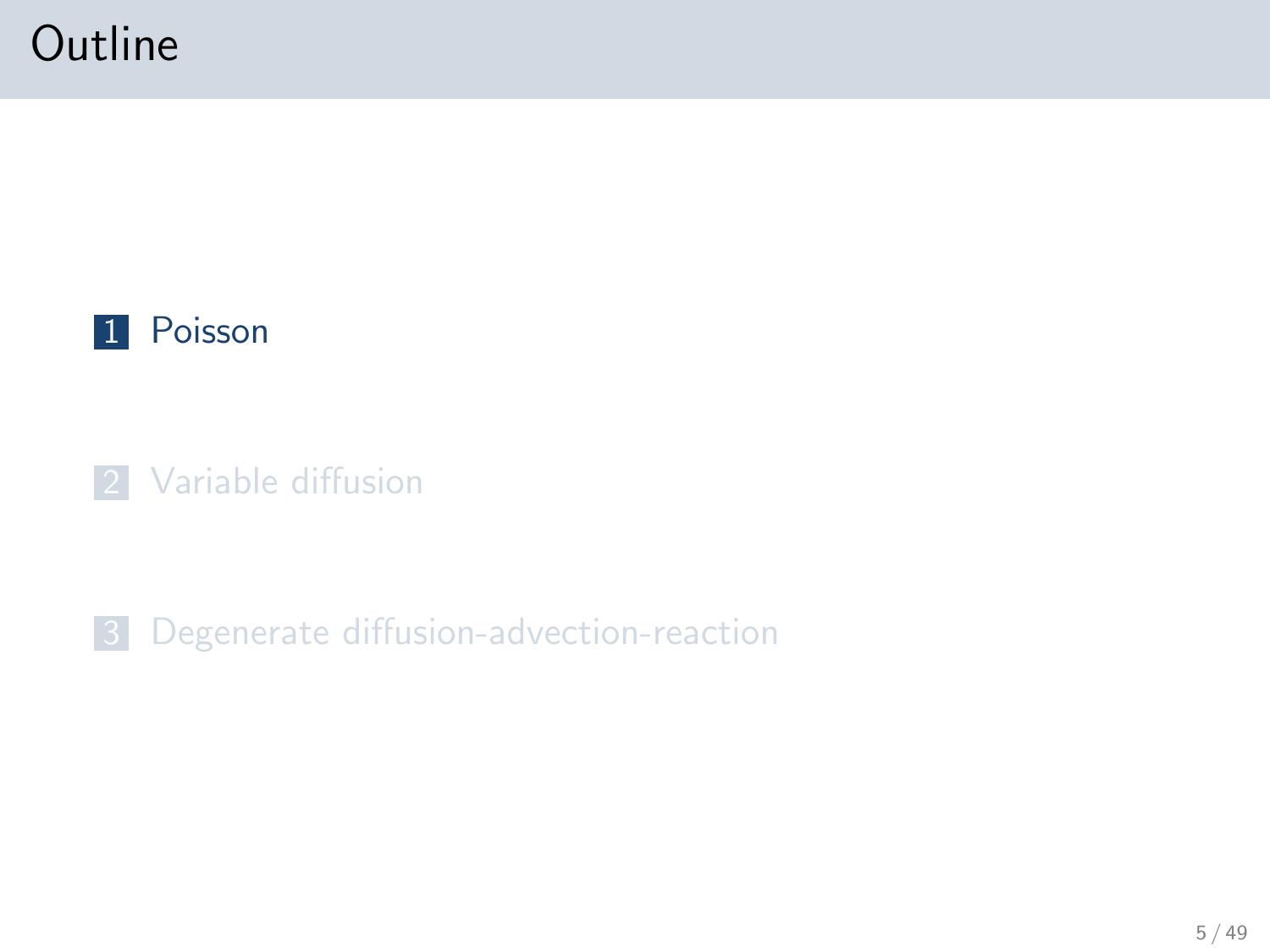#### Definition (Mesh regularity)

We consider a sequence  $(\mathcal{T}_h)_{h \in \mathcal{H}}$  of polyhedral meshes s.t., for all  $h \in \mathcal{H}$ ,  $\mathcal{T}_h$  admits a simplicial submesh  $\mathfrak{T}_h$  and  $(\mathfrak{T}_h)_{h \in \mathcal{H}}$  is

- $\blacksquare$  shape-regular in the sense of Ciarlet;
- contact-regular: every simplex  $S \subset T$  is s.t.  $h_S \approx h_T$ .

Main consequences:

- Trace and inverse inequalities
- Optimal approximation for broken polynomial spaces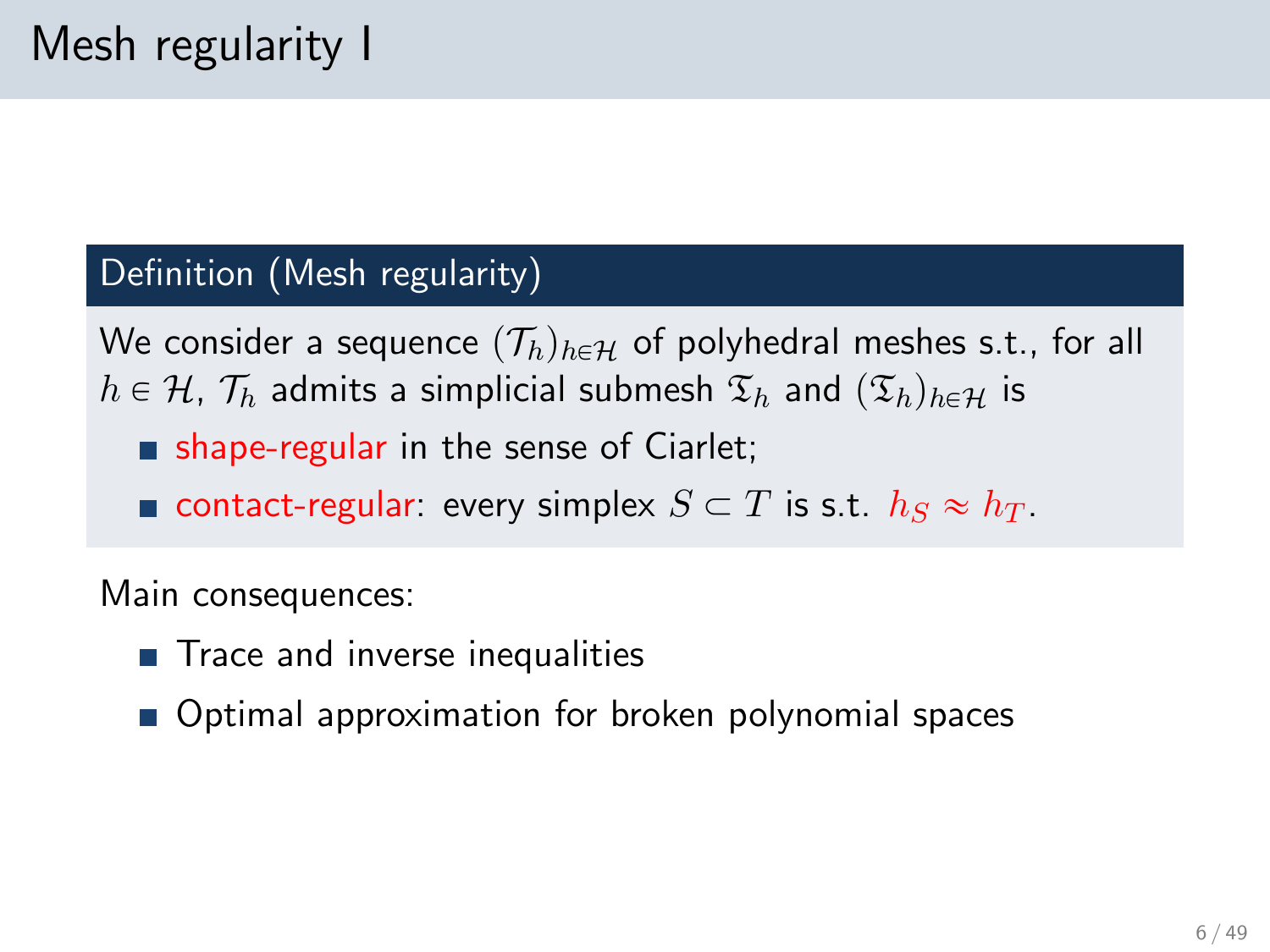# Mesh regularity II



Figure : Admissible meshes in 2d and 3d: [\[Herbin and Hubert, 2008,](#page-48-0) FVCA5] and [\[Di Pietro and Lemaire, 2015\]](#page-47-3) (above) and [\[Eymard et al., 2011,](#page-47-4) FVCA6] (below)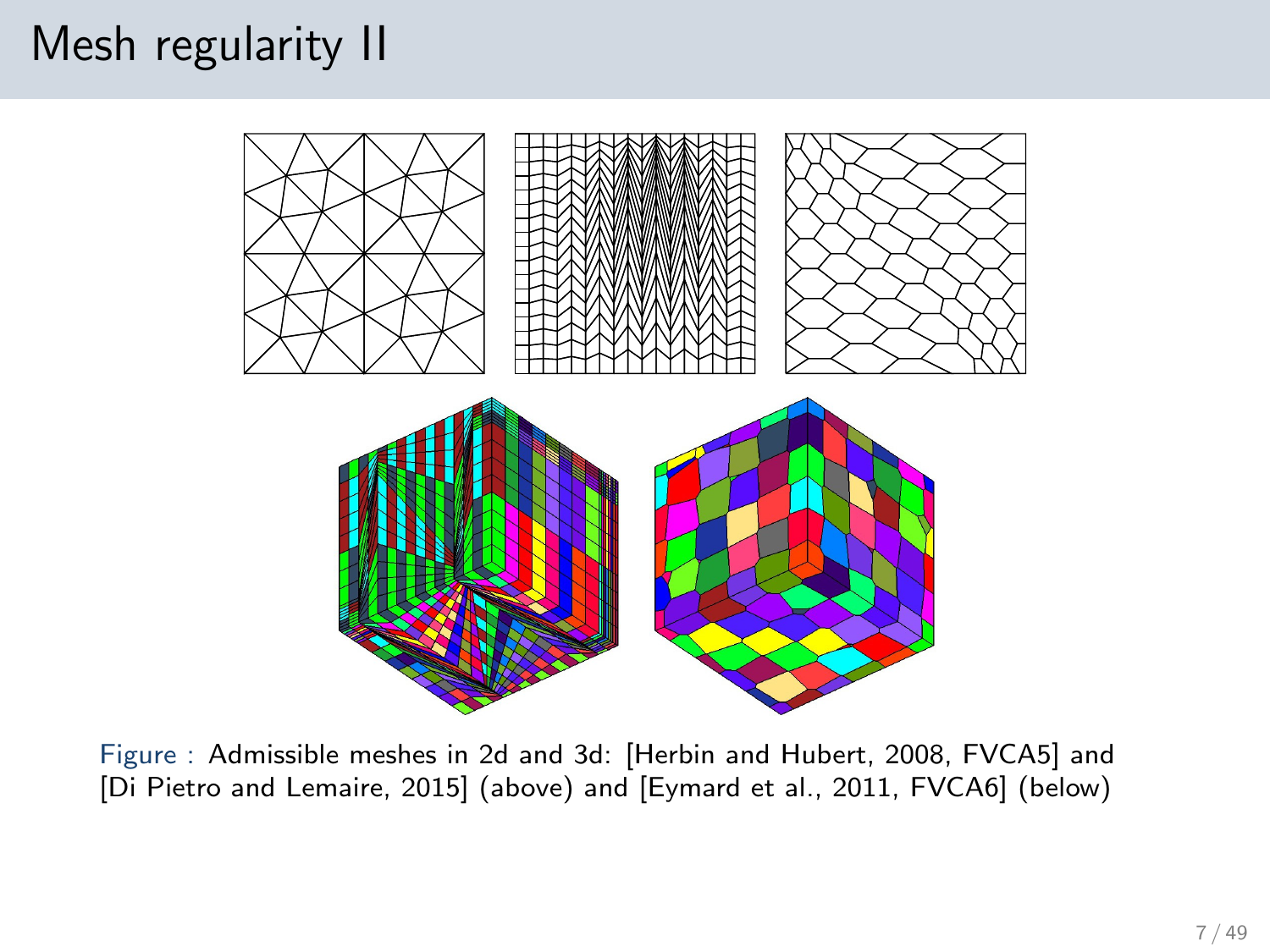Let  $\Omega$  denote a bounded, connected polyhedral domain For  $f \in L^2(\Omega)$ , we consider the Poisson problem

$$
-\triangle u = f \qquad \text{in } \Omega
$$

$$
u = 0 \qquad \text{on } \partial\Omega
$$

In weak form: Find  $u \in H_0^1(\Omega)$  s.t.

$$
a(u, v) := (\nabla u, \nabla v) = (f, v) \qquad \forall v \in H_0^1(\Omega)
$$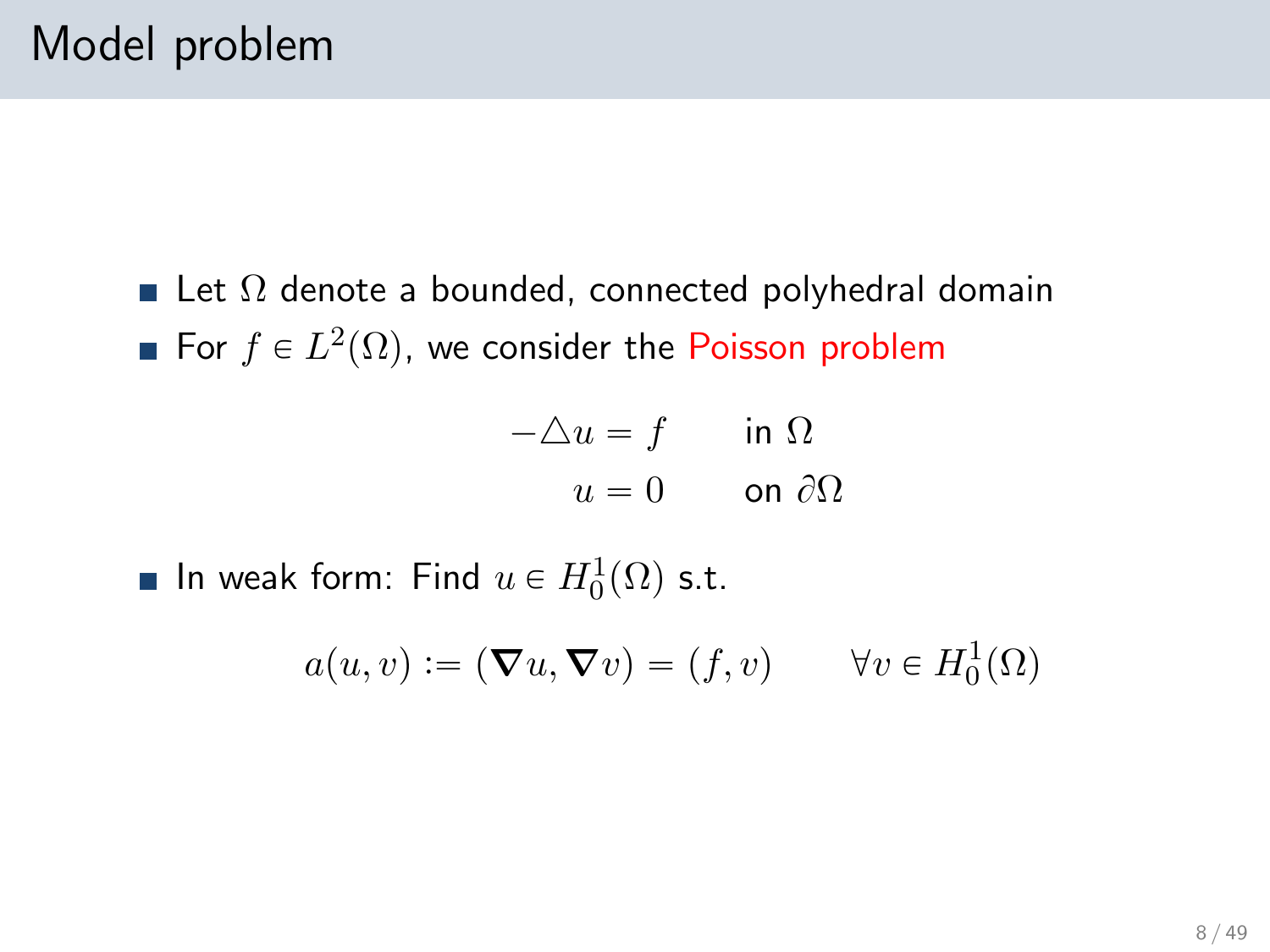**DOFs:** polynomials of degree  $k \geq 0$  at elements and faces Differential operators reconstructions taylored to the problem:

$$
\boxed{a_{|T}(u,v) \approx (\nabla p_T^k \underline{\mathbf{u}}_T, \nabla p_T^k \underline{\mathbf{v}}_T) + \text{stab.}}
$$

with

- high-order reconstruction  $p_T^k$  from local Neumann solves
- stabilization via face-based penalty
- Construction yielding superconvergence on general meshes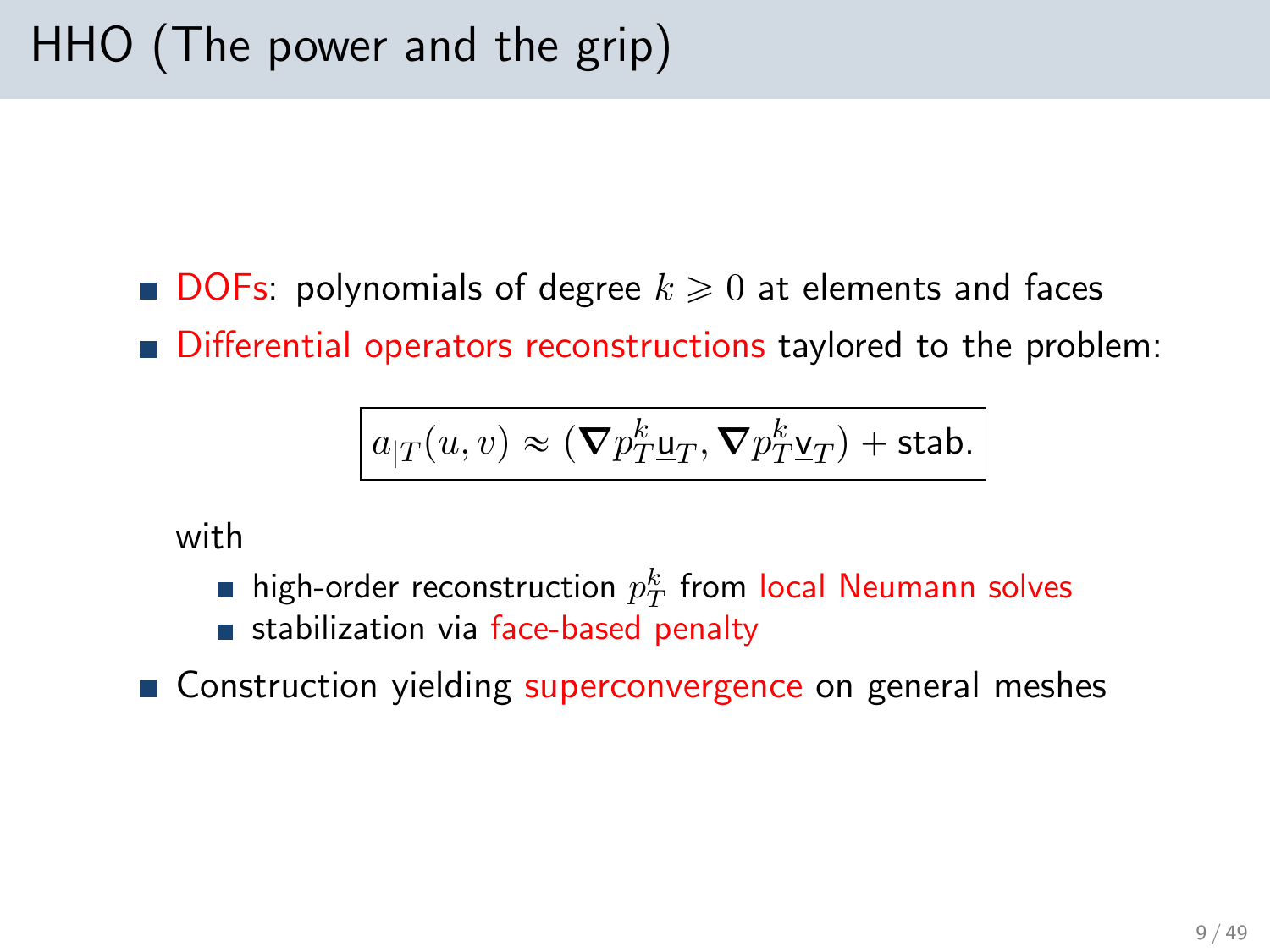## DOFs



Figure :  $\underline{\mathsf{U}}_T^k$  for  $k \in \{1,2\}$ 

For  $k \geq 0$  and all  $T \in \mathcal{T}_h$ , we define the local space of DOFs  $\ddot{\phantom{1}}$ 

$$
\underline{\mathsf{U}}_T^k := \mathbb{P}^k_d(T) \times \left\{ \bigtimes_{F \in \mathcal{F}_T} \mathbb{P}^k_{d-1}(F) \right\}
$$

■ The global space has single-valued interface DOFs  $\mathbf{r}$ 

$$
\underline{\mathsf{U}}_h^k := \left\{ \bigtimes_{T \in \mathcal{T}_h} \mathbb{P}_d^k(T) \right\} \times \left\{ \bigtimes_{F \in \mathcal{F}_h} \mathbb{P}_{d-1}^k(F) \right\}
$$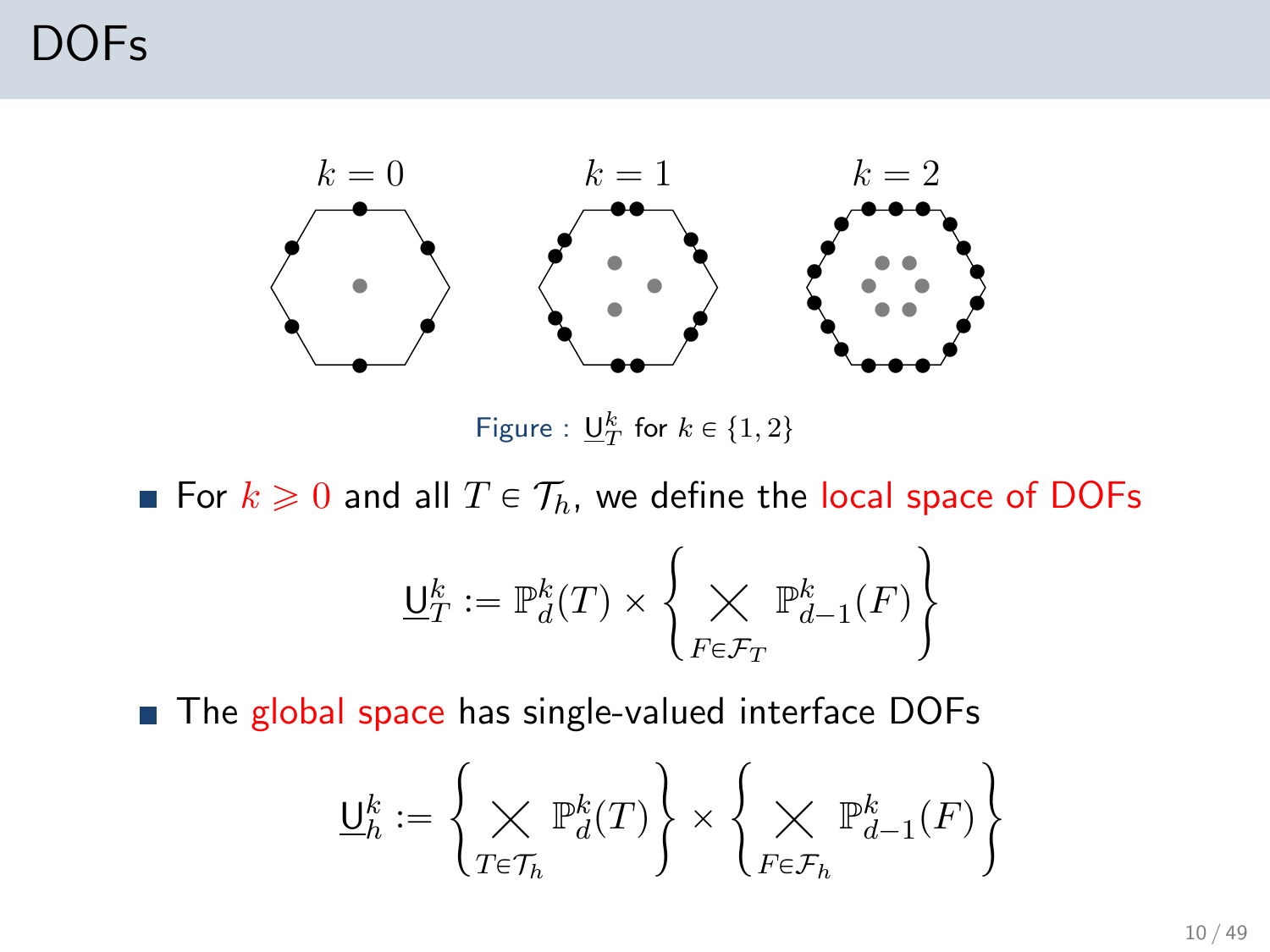## Local potential reconstruction (The power) I

Let  $T \in \mathcal{T}_h$ . The local potential reconstruction operator

$$
p_T^k:\underline{\mathsf U}_T^k\to\mathbb P_d^{k+1}(T)
$$

is s.t.  $\forall \underline{v}_T \in \underline{\mathsf{U}}_T^k$ ,  $(p_T^k \underline{v}_T, 1)_T = (\mathsf{v}_T, 1)_T$  and  $\forall w \in \mathbb{P}_d^{k+1}(T)$ ,

$$
(\boldsymbol{\nabla} p_T^k \underline{\mathbf{v}}_T, \boldsymbol{\nabla} w)_T := -(\mathbf{v}_T, \triangle w)_T + \sum_{F \in \mathcal{F}_T} (\mathbf{v}_F, \boldsymbol{\nabla} w \boldsymbol{n}_{TF})_F
$$

■ SPD linear system of size

$$
N_{k,d} := \binom{k+1+d}{k+1}
$$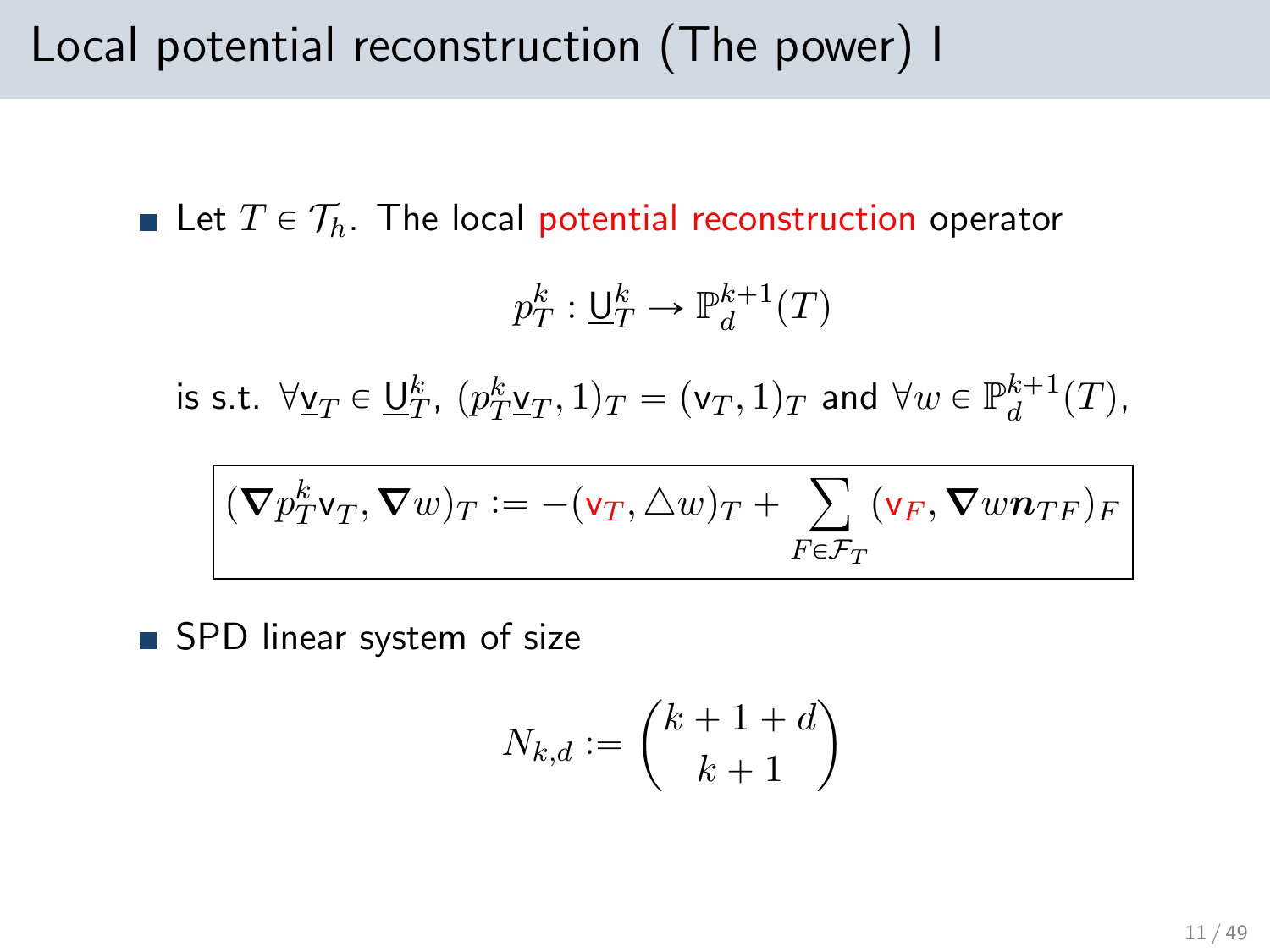# Local potential reconstruction (The power) II

|   |   | $k \quad d=1 \quad d=2 \quad d=3$ |    |  |
|---|---|-----------------------------------|----|--|
| O | 2 | 3                                 |    |  |
|   | 3 | 6                                 | 10 |  |
| 2 |   | 10                                | 20 |  |
| 3 | h | 15                                | 35 |  |

Table : Size  $N_{k,d}$  of the local matrix to invert to compute  $p_T^k \underline{\mathsf{v}}_T$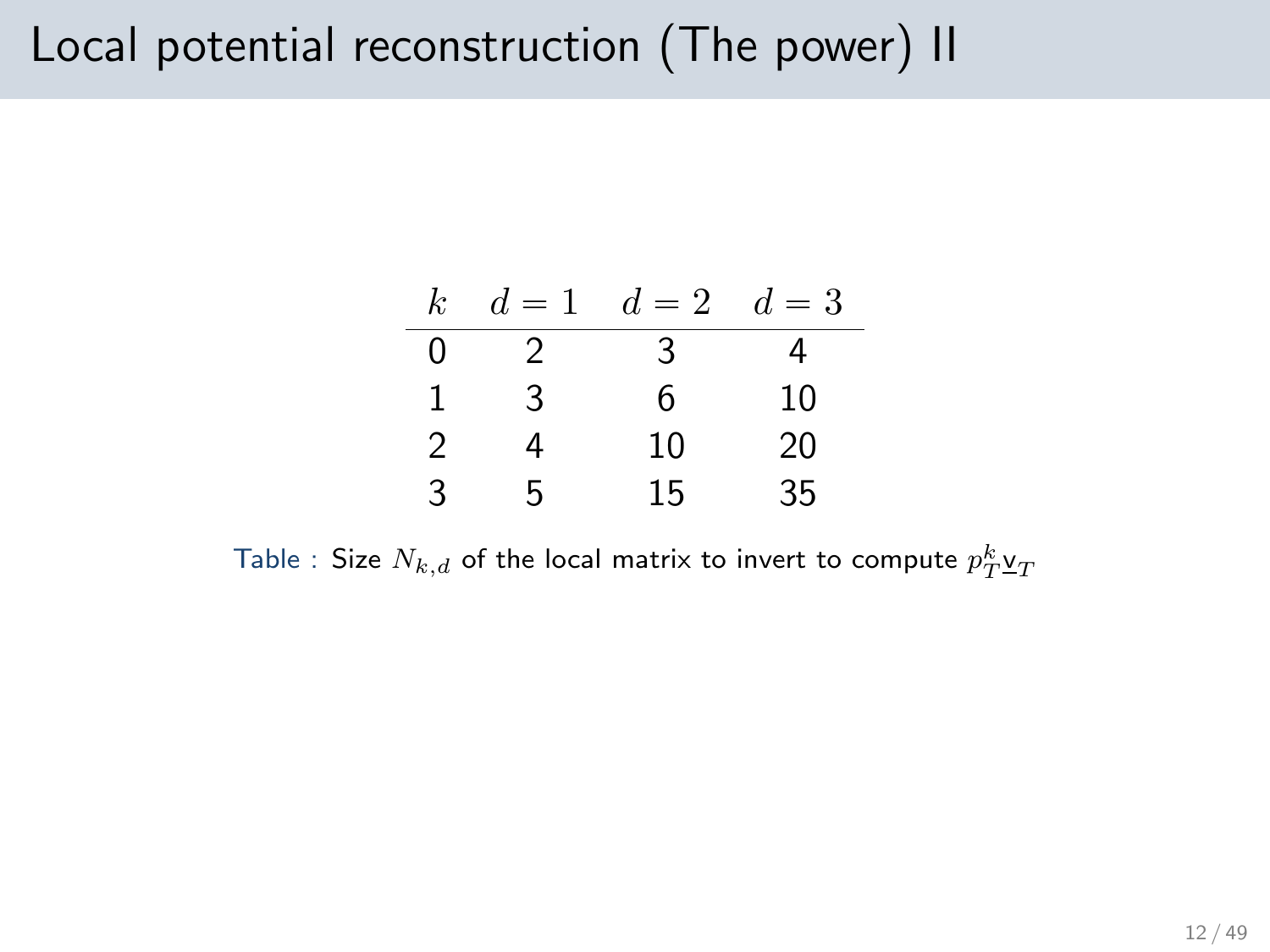Lemma (Approximation properties for  $p_T^k \mathbf{l}_T^k)$ 

Define the local interpolator  $\underline{\mathsf{I}}_T^k : H^1(T) \to \underline{\mathsf{U}}_T^k$  s.t.

$$
\underline{\mathsf{I}}_T^k : v \mapsto \left(\pi_T^k v, (\pi_F^k v)_{F \in \mathcal{F}_T}\right).
$$

Then, for all  $T \in \mathcal{T}_h$  and all  $v \in H^{k+2}(T)$ ,

$$
||v - p_T^k \mathbf{1}_T^k v||_T + h_T ||\nabla (v - p_T^k \mathbf{1}_T^k v)||_T \lesssim h_T^{k+2} ||v||_{k+2,T}.
$$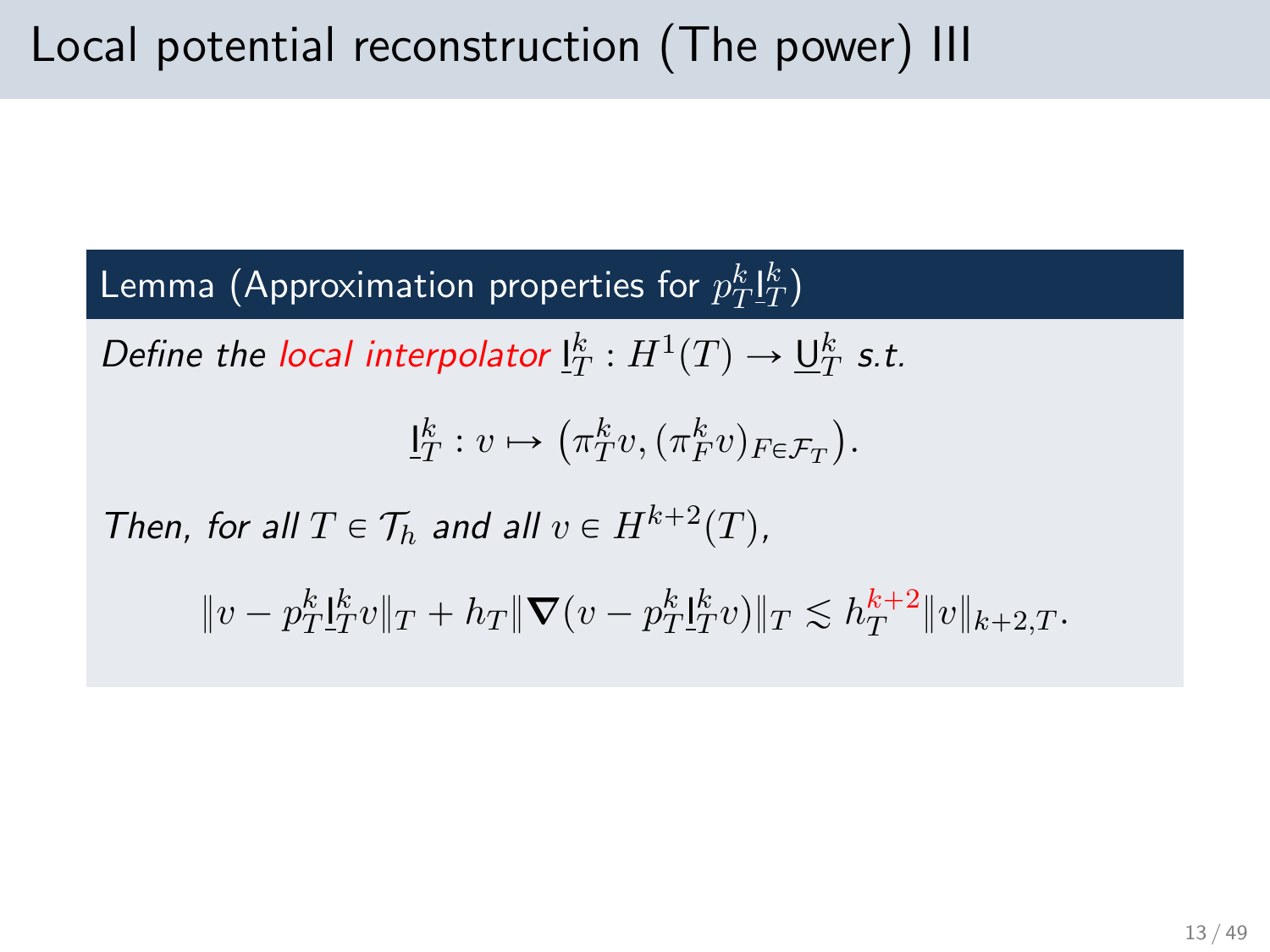# Local potential reconstruction (The power) IV

■ Since 
$$
\triangle w \in \mathbb{P}_d^{k-1}(T)
$$
 and  $\nabla w_{|F} \cdot \boldsymbol{n}_{TF} \in \mathbb{P}_{d-1}^k(F)$ ,  
\n
$$
(\nabla p_T^k \mathbf{I}_T^k v, \nabla w)_T = -(\pi_T^k v, \triangle w)_T + \sum_{F \in \mathcal{F}_T} (\pi_F^k v, \nabla w \cdot \boldsymbol{n}_{TF})_F
$$
\n
$$
= -(v, \triangle w)_T + \sum_{F \in \mathcal{F}_T} (v, \nabla w \cdot \boldsymbol{n}_{TF})_F
$$
\n
$$
= (\nabla v, \nabla w)_T
$$

This shows that  $p_T^k \underline{\mathit{I}}^k_T$  is the elliptic projector on  $\mathbb{P}^{k+1}_d(T)$ :

$$
(\nabla p_T^k \mathbf{I}_T^k v - \nabla v, \nabla w)_T = 0 \qquad \forall w \in \mathbb{P}_d^{k+1}(T)
$$

■ The approximation properties follow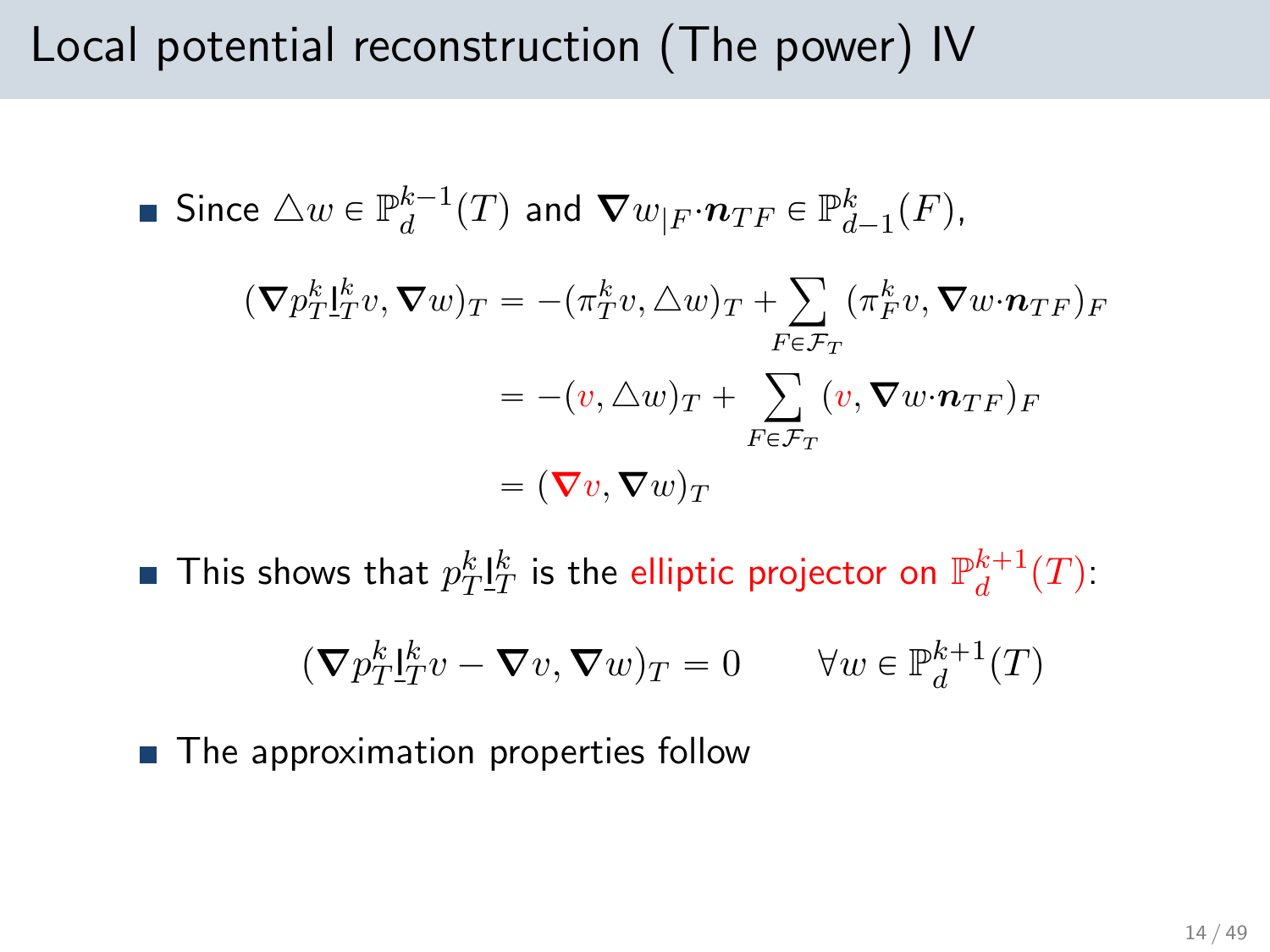# Stabilization (The grip) I

■ We would be tempted to approximate

$$
a_{|T}(u,v) \approx (\nabla p_T^k \underline{\mathbf{u}}_T, \nabla p_T^k \underline{\mathbf{v}}_T)_T
$$

 $\blacksquare$  However, this choice is not stable

■ To remedy, we add a local stabilization term

$$
a_{|T}(u,v) \approx a_T(\underline{\mathbf{u}}_T, \underline{\mathbf{v}}_T) := (\nabla p_T^k \underline{\mathbf{u}}_T, \nabla p_T^k \underline{\mathbf{v}}_T)_T + s_T(\underline{\mathbf{u}}_T, \underline{\mathbf{v}}_T)
$$

■ Coercivity and boundedness are expressed w.r.t. to

$$
\|\underline{\mathsf{v}}_T\|_{1,T}^2 := \|\nabla \mathsf{v}_T\|_T^2 + \sum_{F \in \mathcal{F}_T} \frac{1}{h_F} \|\mathsf{v}_F - \mathsf{v}_T\|_F^2
$$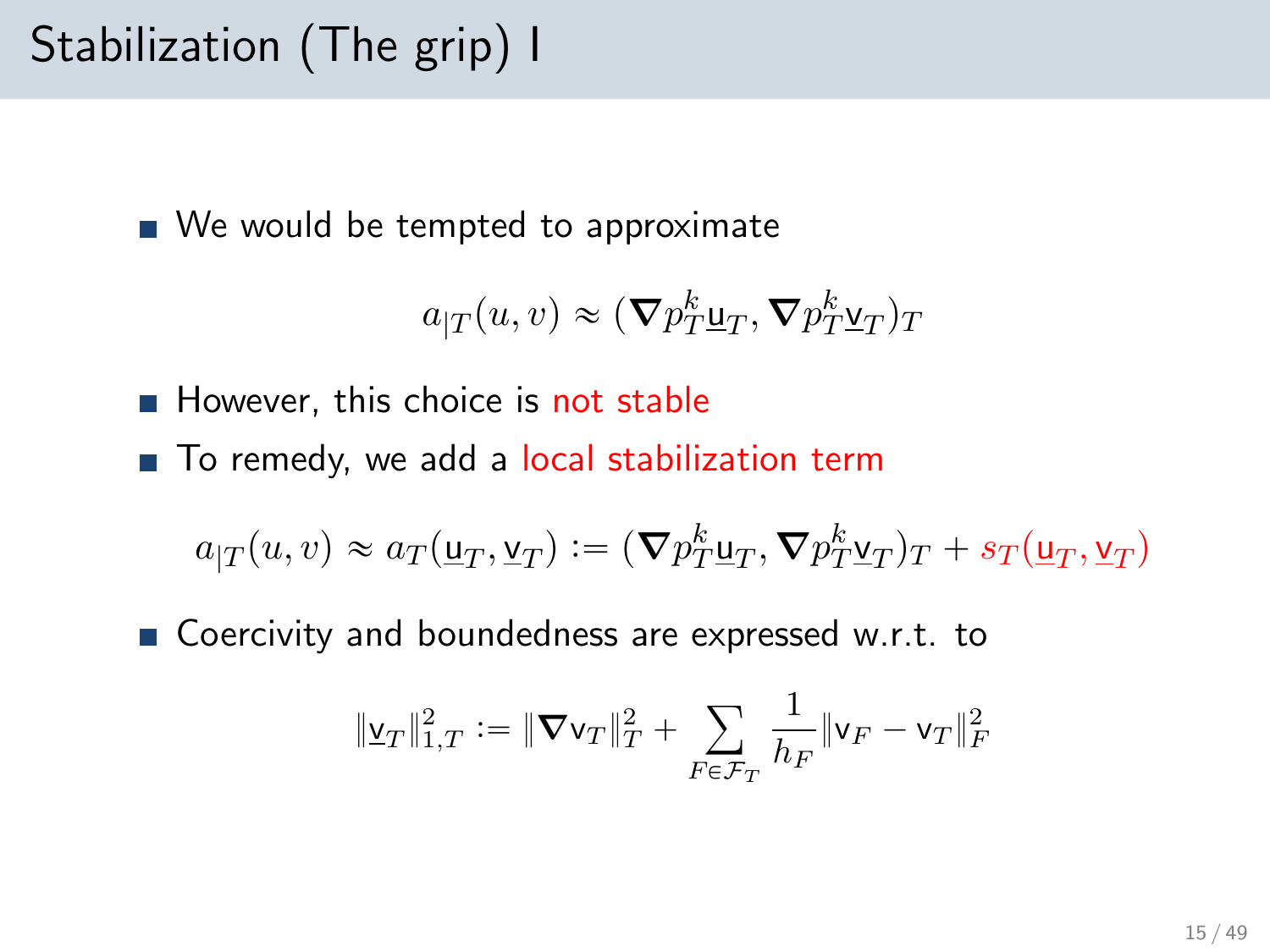# Stabilization (The grip) II

**Define, for**  $T \in \mathcal{T}_h$ , the stabilization bilinear form  $s_T$  as

$$
s_T(\underline{\mathbf{u}}_T, \underline{\mathbf{v}}_T) := \sum_{F \in \mathcal{F}_T} h_F^{-1}(\pi_F^k(P_T^k \underline{\mathbf{u}}_T - \underline{\mathbf{u}}_F), \pi_F^k(P_T^k \underline{\mathbf{v}}_T - \underline{\mathbf{v}}_F))_F,
$$

with  $P^k_T$  high-order correction of cell DOFs based on  $p_T^k$ 

$$
P^k_T \underline{\mathbf{v}}_T := \mathbf{v}_T + \big(p^k_T \underline{\mathbf{v}}_T - \pi^k_T p^k_T \underline{\mathbf{v}}_T\big)
$$

With this choice,  $a_T$  satisfies for all  $\underline{\mathsf{v}}_T\in \underline{\mathsf{U}}_T^k,$ 

$$
\|\underline{\mathbf{v}}_h\|_{1,T}^2 \lesssim a_T(\underline{\mathbf{v}}_T, \underline{\mathbf{v}}_T) \lesssim \|\underline{\mathbf{v}}_T\|_{1,T}^2
$$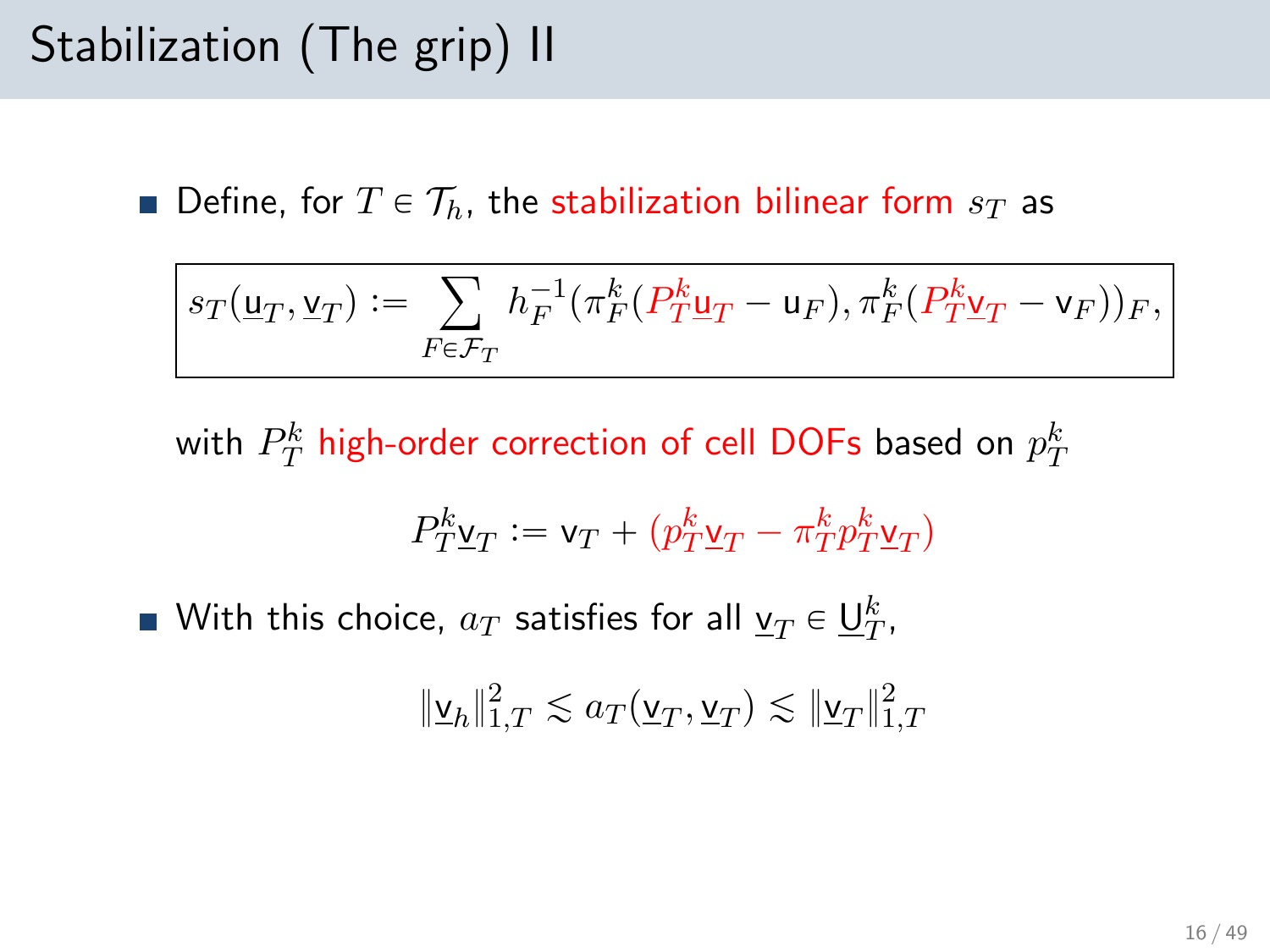# Stabilization (The grip) III

Key point:  $s_T$  preserves the approximation properties of  $\boldsymbol{\nabla} p_T^k$ For all  $u \in H^{k+2}(T)$ , letting  $\hat{\mathbf{u}}_T := \underline{\mathbf{l}}_T^k u = \left(\pi_T^k u, (\pi_F^k u)_{F \in \mathcal{F}_T}\right)$ ,

$$
\begin{aligned} \|\pi_F^k(P_T^k \hat{\mathbf{u}}_T - \hat{\mathbf{u}}_F)\|_F &= \|\pi_F^k \left(\pi_T^k u + p_T^k \hat{\mathbf{u}}_T - \pi_T^k p_T^k \hat{\mathbf{u}}_T - \pi_F^k u\right)\|_F \\ &\le \|\pi_F^k \left(p_T^k \hat{\mathbf{u}}_T - u\right)\|_F + \|\pi_T^k \left(u - p_T^k \hat{\mathbf{u}}_T\right)\|_F \\ &\le h_T^{-1/2} \|p_T^k \hat{\mathbf{u}}_T - u\|_T \end{aligned}
$$

Recalling the approximation properties of  $p_{T}^{k}$ , this yields

$$
\left\{\|\boldsymbol{\nabla}p_T^k\hat{\underline{\mathbf{u}}}_T-\boldsymbol{\nabla}u\|_T^2+s_T(\hat{\underline{\mathbf{u}}}_T,\hat{\underline{\mathbf{u}}}_T)\right\}^{\text{1/2}}\lesssim h_T^{k+1}\|u\|_{k+2,T}
$$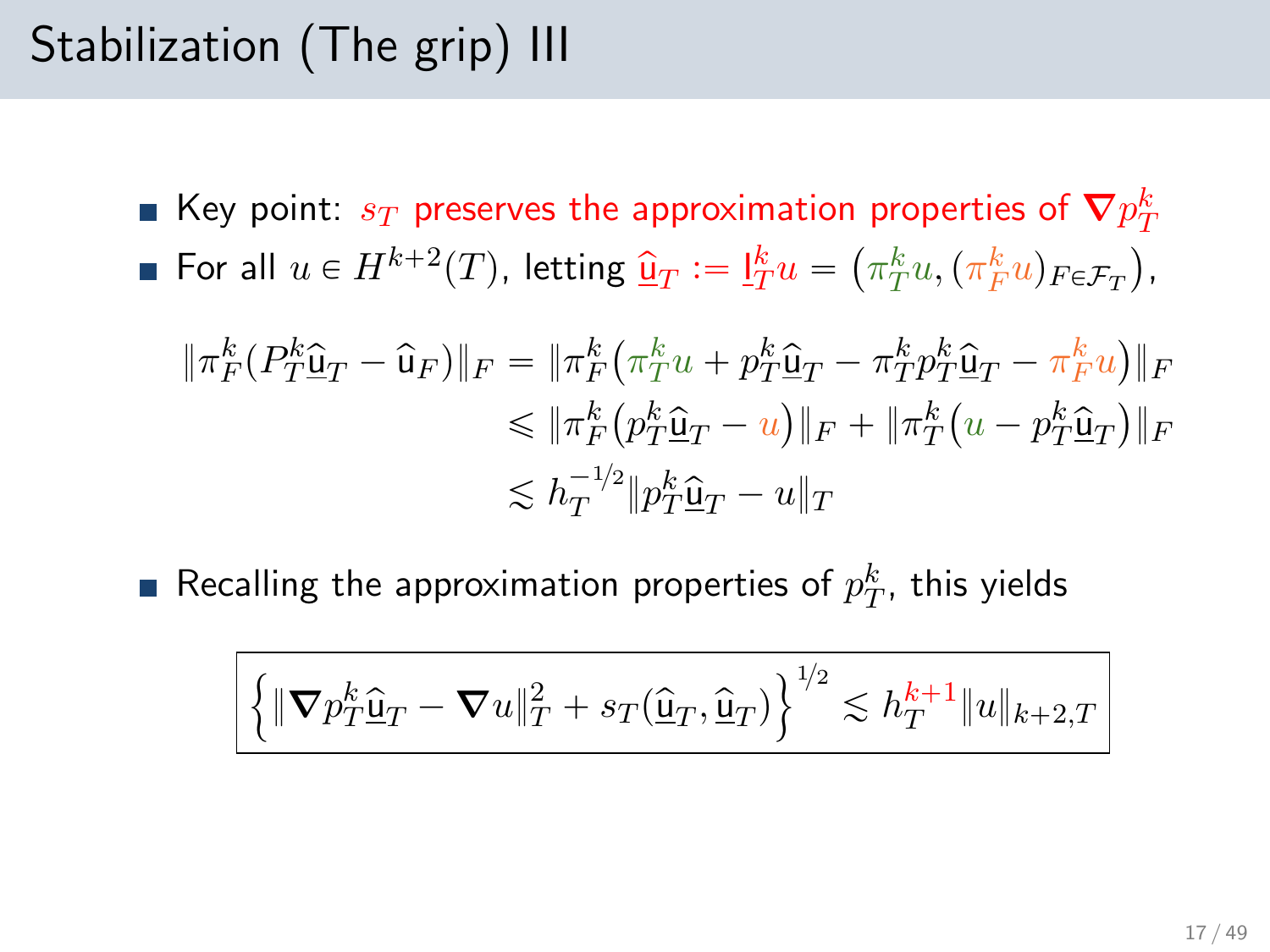We enforce boundary conditions strongly considering the space

$$
\underline{\mathsf{U}}_{h,0}^k := \left\{ \underline{\mathsf{v}}_h \in \underline{\mathsf{U}}_h^k \mid \mathsf{v}_F \equiv 0 \quad \forall F \in \mathcal{F}_h^{\mathrm{b}} \right\}
$$

The discrete problem reads: Find  $\underline{\mathsf{u}}_h\in \underline{\mathsf{U}}_{h,0}^k$  s.t.

$$
a_h(\underline{\mathbf{u}}_h, \underline{\mathbf{v}}_h) := \sum_{T \in \mathcal{T}_h} a_T(\underline{\mathbf{u}}_T, \underline{\mathbf{v}}_T) = \sum_{T \in \mathcal{T}_h} (f, \mathbf{v}_T)_T \qquad \forall \underline{\mathbf{v}}_h \in \underline{\mathbf{U}}^k_{h,0}
$$

 $\blacksquare$  Well-posedness follows from the coercivity of  $a_h$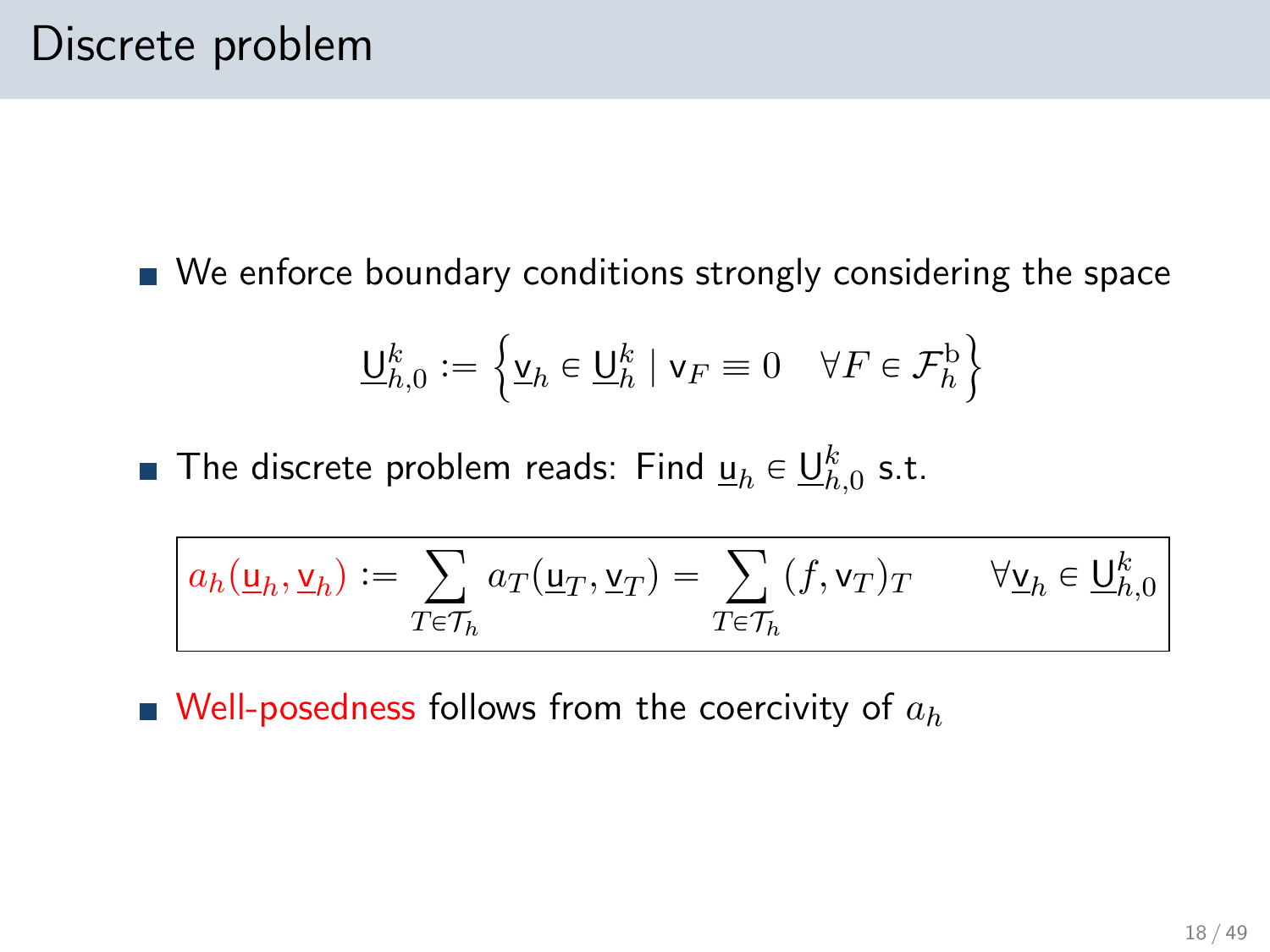### Theorem (Energy-norm error estimate)

Assume  $u \in H^{k+2}(\mathcal{T}_h)$  and let

$$
\widehat{\underline{\mathsf{u}}}_h := \left( (\pi_T^k u)_{T \in \mathcal{T}_h}, (\pi_F^k u)_{F \in \mathcal{F}_h} \right) \in \underline{\mathsf{U}}_{h,0}^k.
$$

Then, we have the following energy error estimate:

$$
\max(\|\underline{u}_h - \widehat{u}_h\|_{1,h}, \|\underline{u}_h - \widehat{u}_h\|_{a,h}) \lesssim h^{k+1} \|u\|_{H^{k+2}(\Omega)},
$$

with

$$
\|\underline{\mathsf{v}}_h\|_{1,h}^2 := \sum_{T \in \mathcal{T}_h} \|\underline{\mathsf{v}}_T\|_{1,T}^2.
$$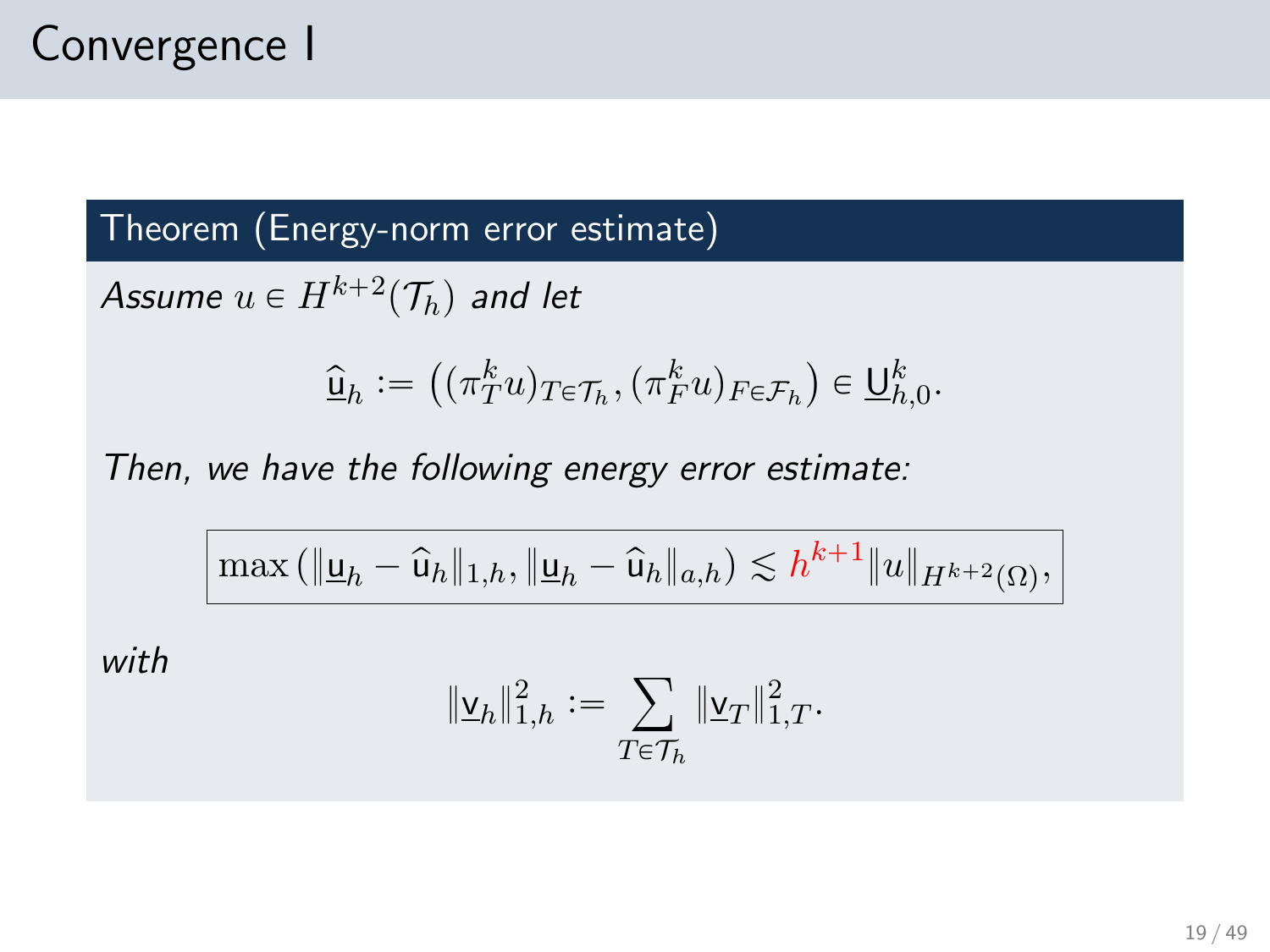### Theorem  $(L^2$ -norm error estimate)

Further assuming elliptic regularity and  $f \in H^1(\Omega)$  if  $k = 0$ ,

$$
\max(\|\widetilde{u}_h - u\|, \|\widehat{u}_h - u_h\|) \lesssim h^{k+2} \mathcal{N}_k,
$$

with 
$$
\mathcal{N}_0 := ||f||_{H^1(\Omega)}, \mathcal{N}_k := ||u||_{H^{k+2}(\mathcal{T}_h)}
$$
 if  $k \ge 1$ , and

$$
\forall T\in\mathcal{T}_h,\qquad \widecheck{u}_{h|T}:=p_T^k\underline{\mathsf{u}}_T,\quad \widehat{u}_{h|T}:=p_T^k\underline{\mathsf{I}}_T^ku,\quad u_{h|T}:=\mathsf{u}_T.
$$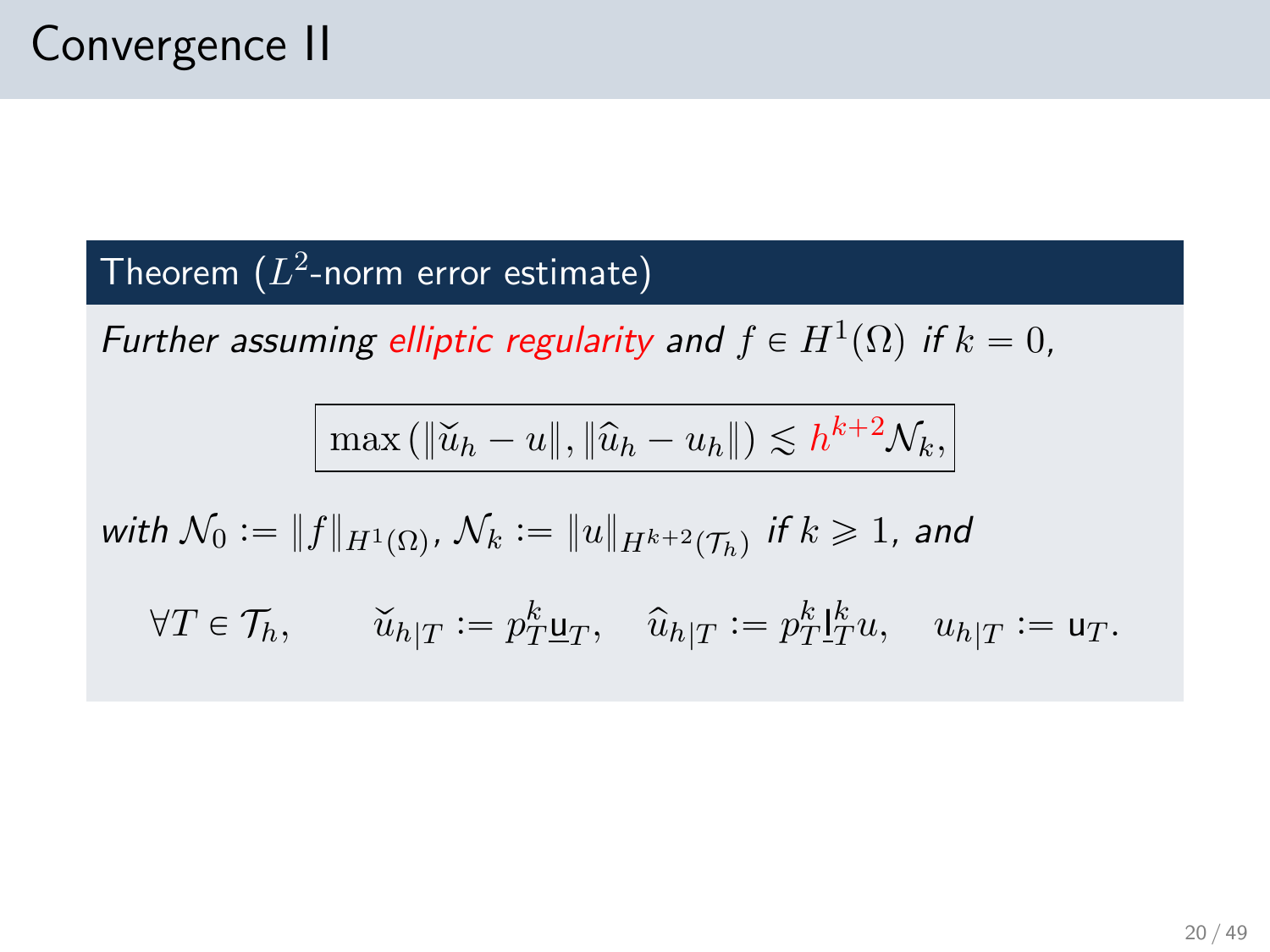## Numerical example



Figure : Energy (left) and  $L^2$ -norm (right) of the error vs.  $h$  for uniformly refined triangular (top) and hexagonal (bottom) mesh families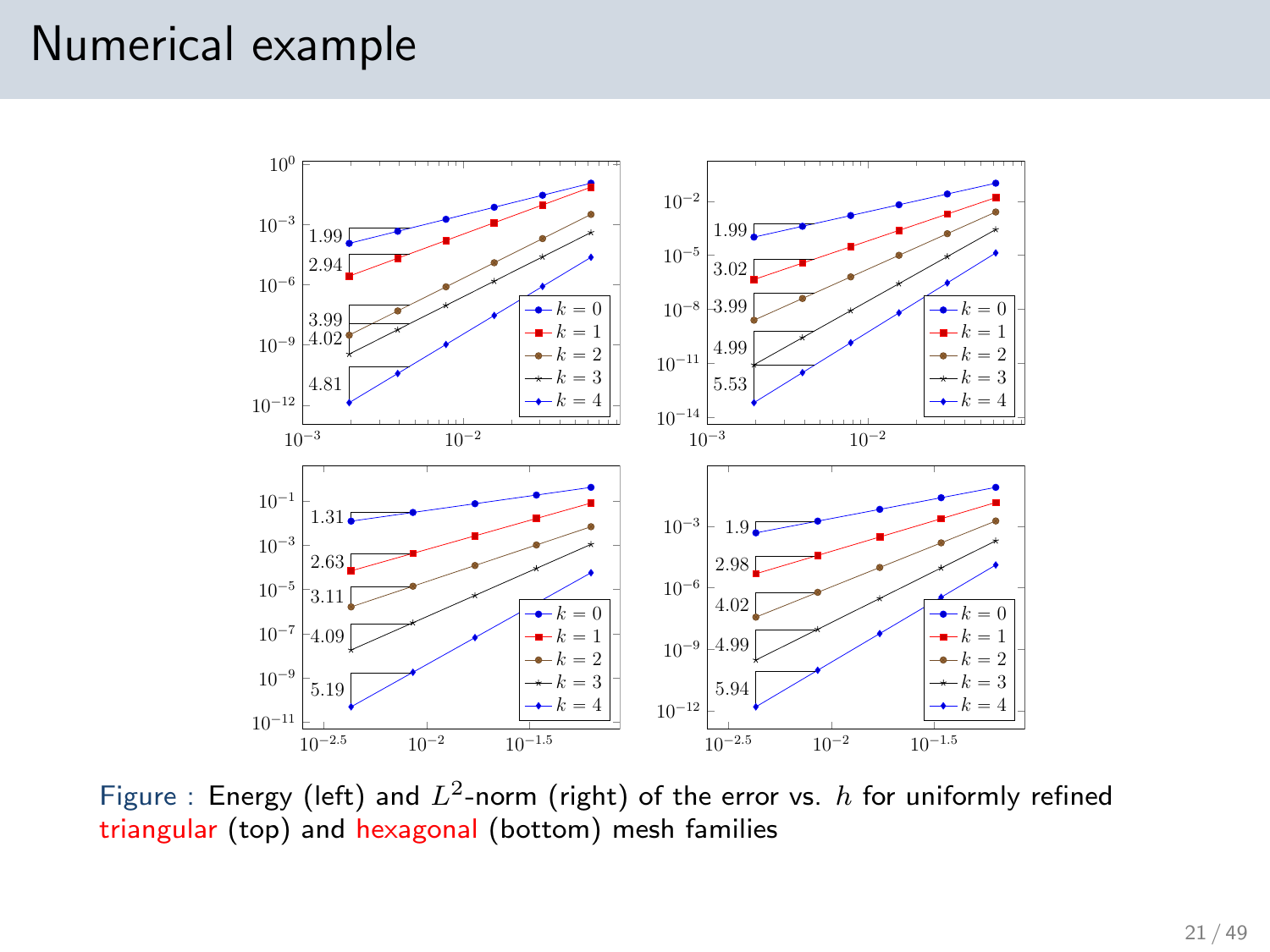# **Outline**





#### <span id="page-21-0"></span>3 [Degenerate diffusion-advection-reaction](#page-26-0)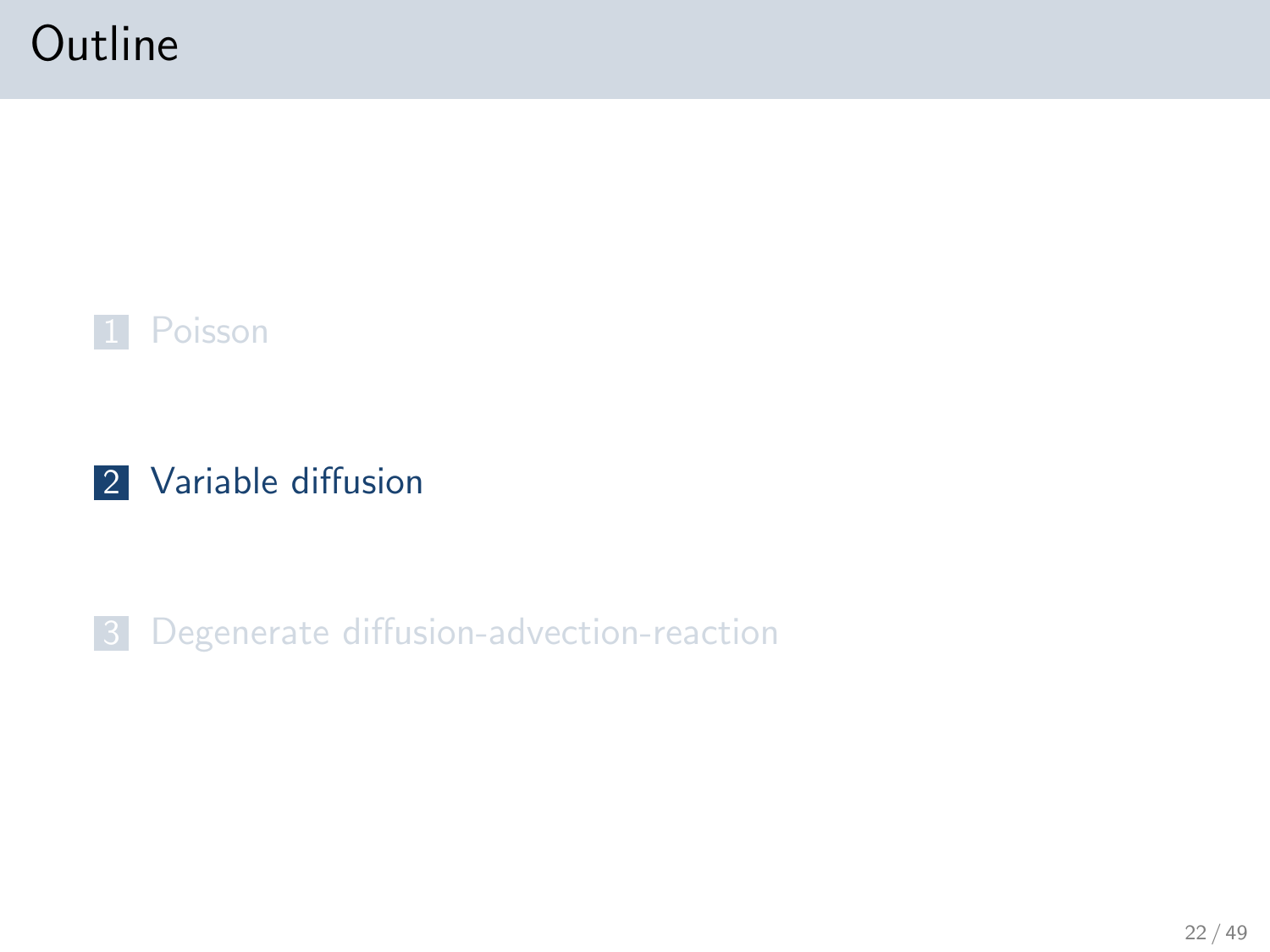# Variable diffusion I

- Let  $\kappa: \Omega \to \mathbb{R}^{d \times d}$  be a SPD tensor-valued field
- We consider the variable diffusion problem

$$
-\nabla \cdot (\kappa \nabla u) = f \quad \text{in } \Omega
$$

$$
u = 0 \quad \text{on } \partial \Omega
$$

In weak form: Find  $u \in H_0^1(\Omega)$  s.t.

$$
a(u, v) := (\kappa \nabla u, \nabla v) = (f, v) \qquad \forall v \in H_0^1(\Omega)
$$

We confer built-in homogeneization features to  $p_T^k$ 

$$
(\boldsymbol{\kappa} \boldsymbol{\nabla} p_T^k \underline{\mathbf{v}}_T, \boldsymbol{\nabla} w)_T = (\boldsymbol{\kappa} \boldsymbol{\nabla} \mathbf{v}_T, \boldsymbol{\nabla} w)_T + \sum_{F \in \mathcal{F}_T} (\mathbf{v}_F - \mathbf{v}_T, \boldsymbol{\nabla} w \cdot \boldsymbol{\kappa} \cdot \boldsymbol{n}_{TF})_F
$$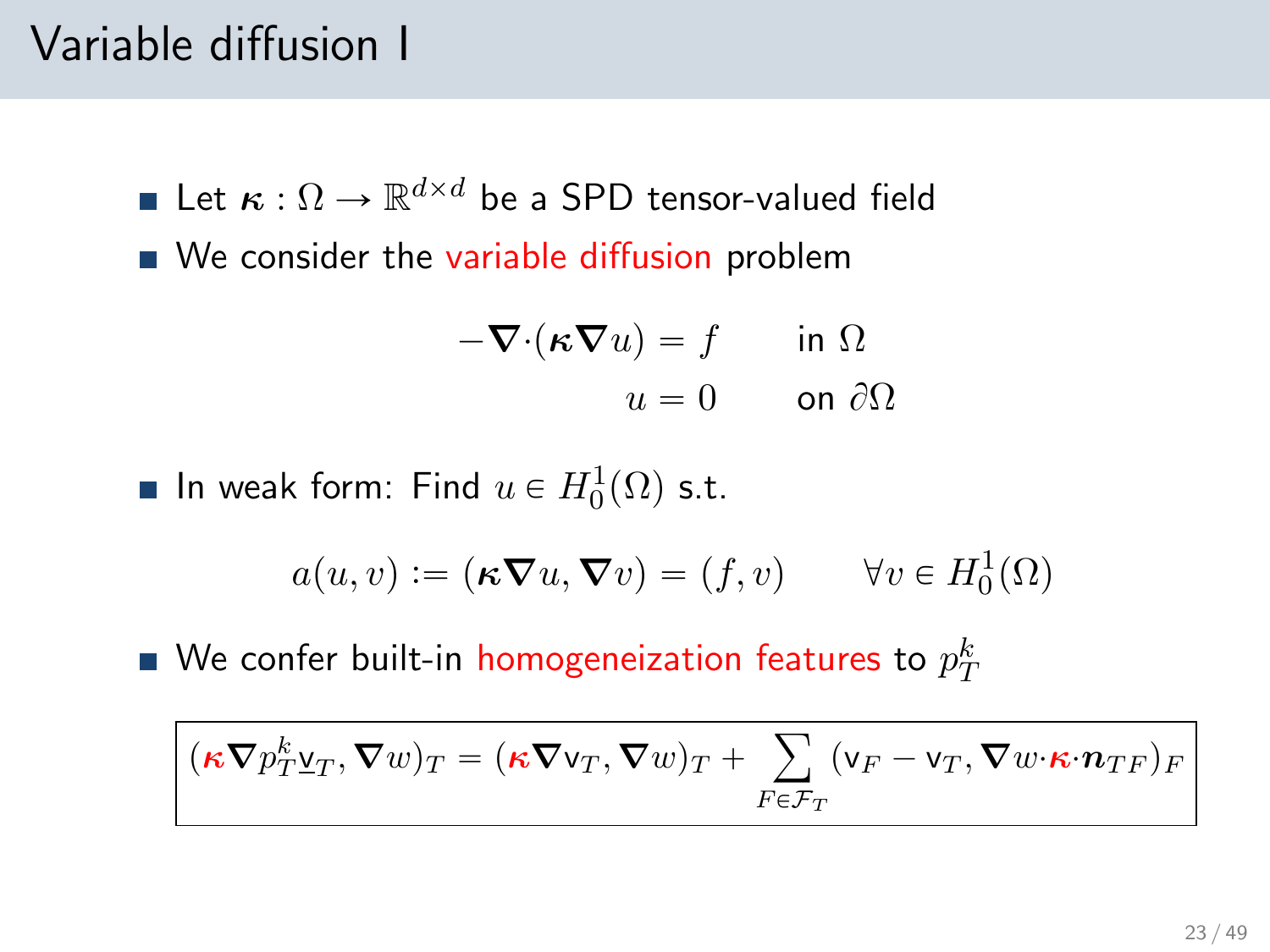# Lemma (Approximation properties of  $p_T^k \mathbf{I}_T^k)$

There is C independent of  $h_T$  and  $\kappa$  s.t., for all  $v \in H^{k+2}(T)$ , it holds with  $\alpha = \frac{1}{2}$  $\frac{1}{2}$  if  $\kappa$  is piecewise constant and  $\alpha = 1$  otherwise:

$$
\|v-p_{T}^{k}\underline{l}_{T}^{k}v\|_{T}+h_{T}\|\boldsymbol\nabla(v-p_{T}^{k}\underline{l}_{T}^{k}v)\|_{T}\leqslant C\rho_{T}^{\alpha}h_{T}^{k+2}\|v\|_{k+2,T},
$$

with heterogeneity/anisotropy ratio

$$
\rho_T := \frac{\kappa_T^{\sharp}}{\kappa_T^{\flat}} \geqslant 1.
$$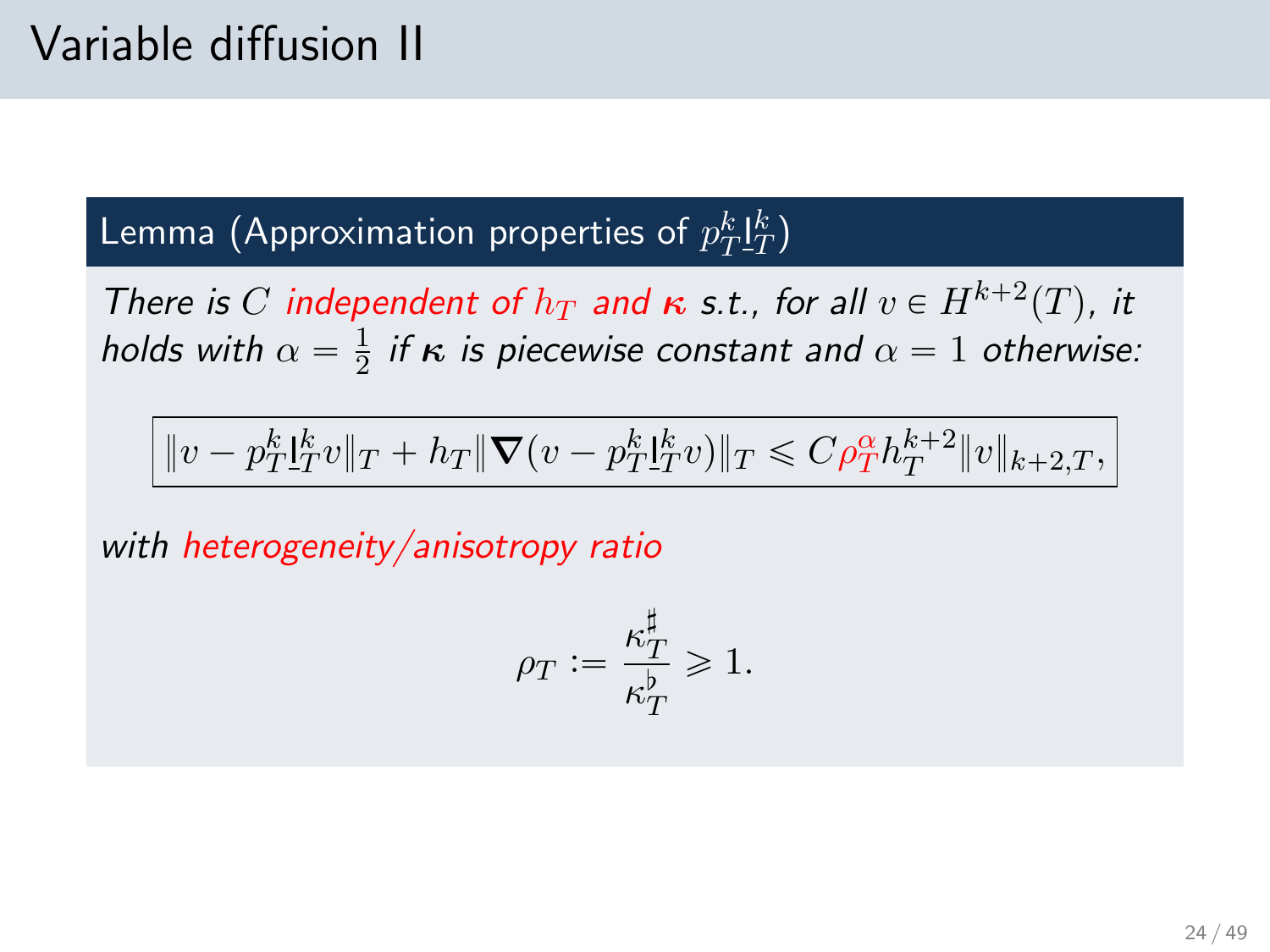## Discrete problem and convergence I

We define the local bilinear form  $a_{\boldsymbol{\kappa},T}$  on  $\underline{\mathsf{U}}_T^k\times\underline{\mathsf{U}}_T^k$  as

$$
a_{\kappa,T}(\underline{\mathbf{u}}_T,\underline{\mathbf{v}}_T):=(\kappa\boldsymbol{\nabla}p_T^k\underline{\mathbf{u}}_T,\boldsymbol{\nabla}p_T^k\underline{\mathbf{v}}_T)_T+s_{\kappa,T}(\underline{\mathbf{u}}_T,\underline{\mathbf{v}}_T)
$$

where, letting  $\kappa_F := \| \boldsymbol{n}_{TF} {\cdot} \boldsymbol{\kappa} {\cdot} \boldsymbol{n}_{TF} \|_{L^\infty(F)},$ 

$$
s_{\kappa,T}(\underline{\mathbf{u}}_T,\underline{\mathbf{v}}_T):=\sum_{F\in\mathcal{F}_T}\frac{\kappa_F}{h_F}(\pi_F^k(P_T^k\underline{\mathbf{u}}_T-\mathbf{u}_F),\pi_F^k(P_T^k\underline{\mathbf{v}}_T-\mathbf{v}_F))_F
$$

The discrete problem reads: Find  $\underline{\mathsf{u}}_h\in \underline{\mathsf{U}}_{h,0}^k$  s.t.

$$
a_{\kappa,h}(\underline{\mathbf{u}}_h, \underline{\mathbf{v}}_h) := \sum_{T \in \mathcal{T}_h} a_{\kappa,T}(\underline{\mathbf{u}}_T, \underline{\mathbf{v}}_T) = \sum_{T \in \mathcal{T}_h} (f, \mathbf{v}_T)_T \quad \forall \underline{\mathbf{v}}_h \in \underline{\mathbf{U}}_{h,0}^k
$$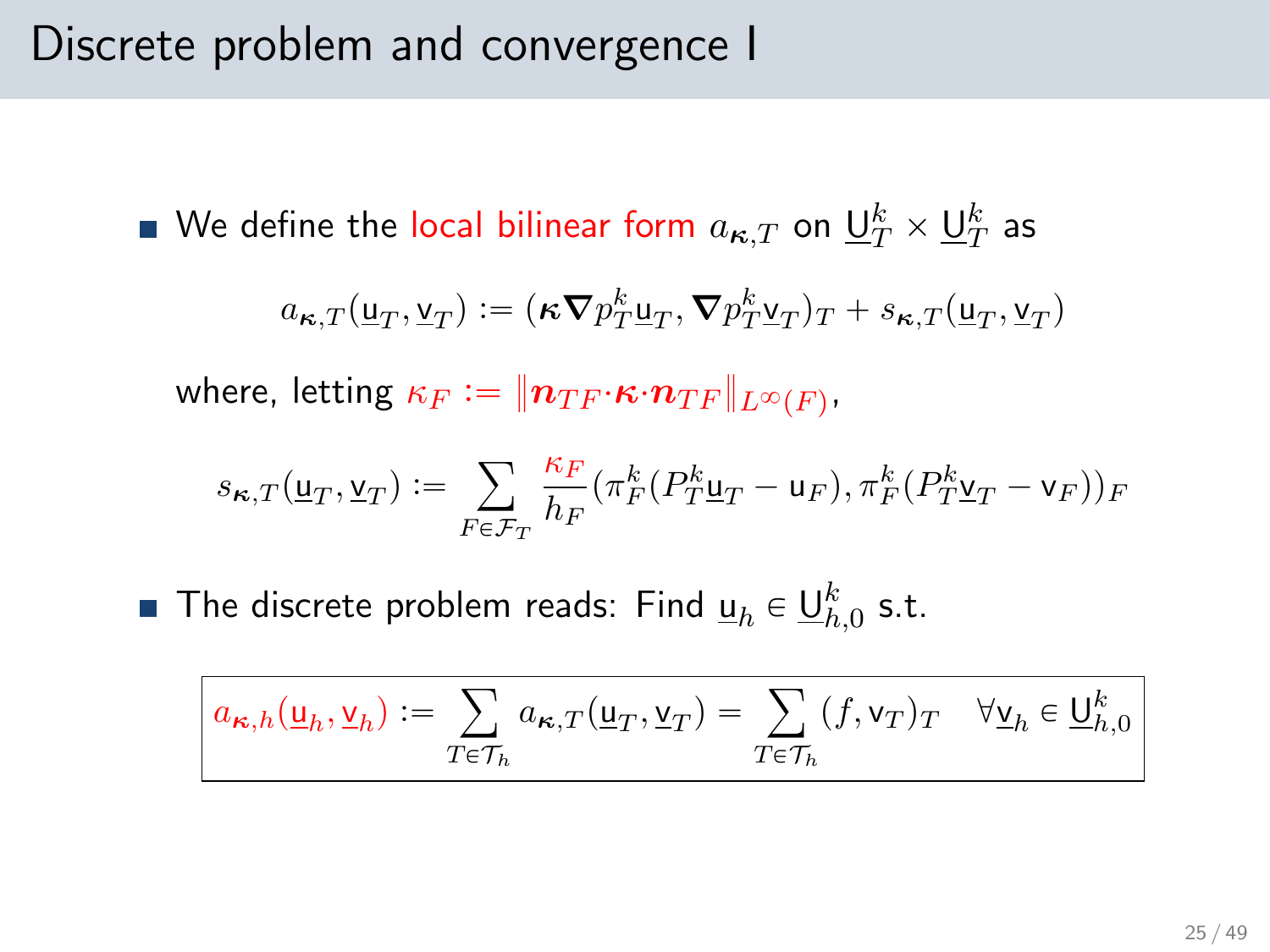#### Theorem (Energy-error estimate)

Assume that  $u \in H^{k+2}(\mathcal{T}_h)$ . Then, with  $\widehat{\underline{u}}_h$  and  $\alpha$  as above,

$$
\|\widehat{\underline{\mathsf{u}}}_h-\underline{\mathsf{u}}_h\|_{\kappa,h}\lesssim\left\{\sum_{T\in\mathcal{T}_h}\kappa_T^\sharp\rho_T^{1+2\alpha}h_T^{2(k+1)}\|u\|_{k+2,T}^2\right\}^{1/2}
$$

.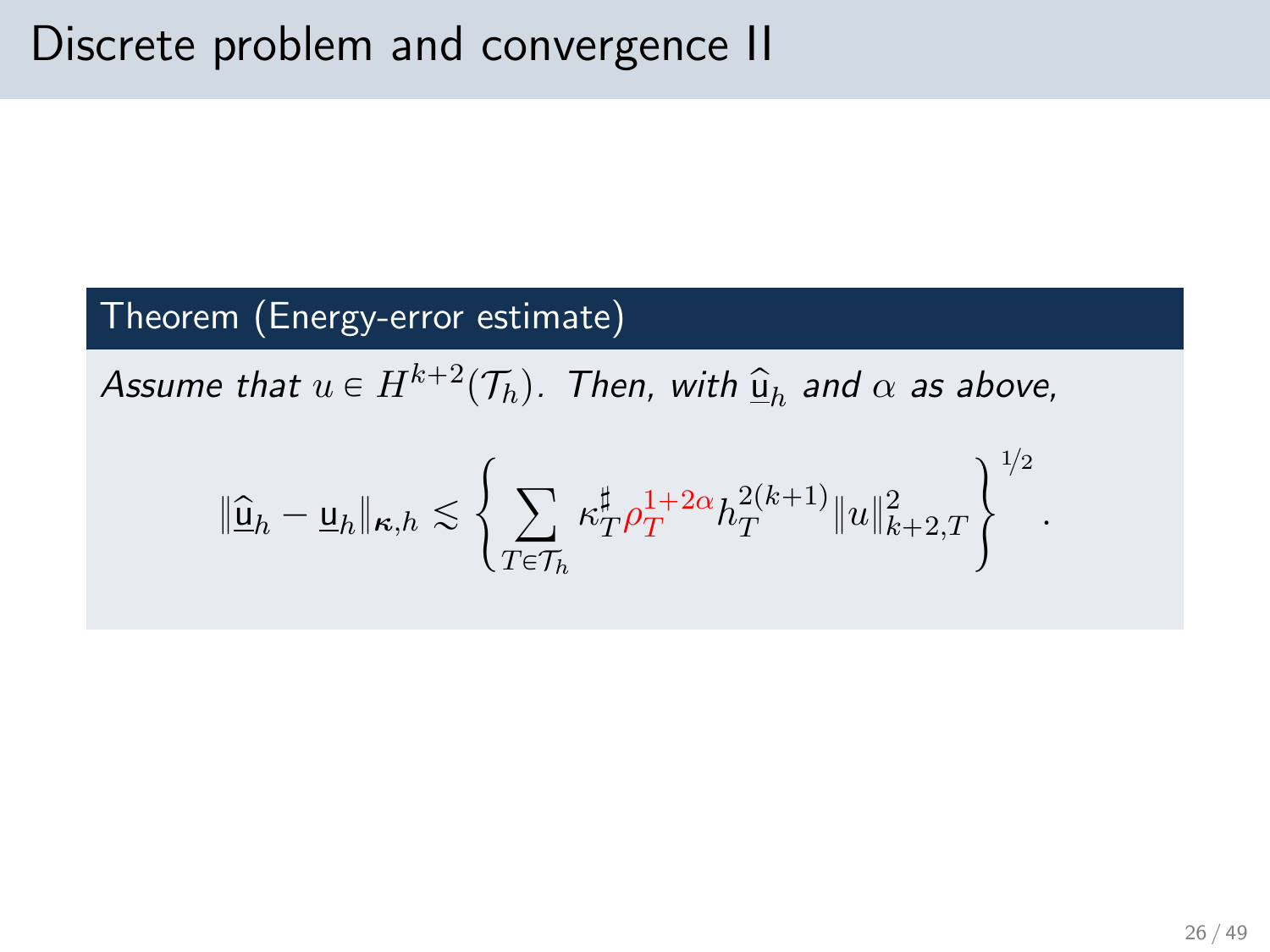# **Outline**



**2** [Variable diffusion](#page-21-0)

### <span id="page-26-0"></span>3 [Degenerate diffusion-advection-reaction](#page-26-0)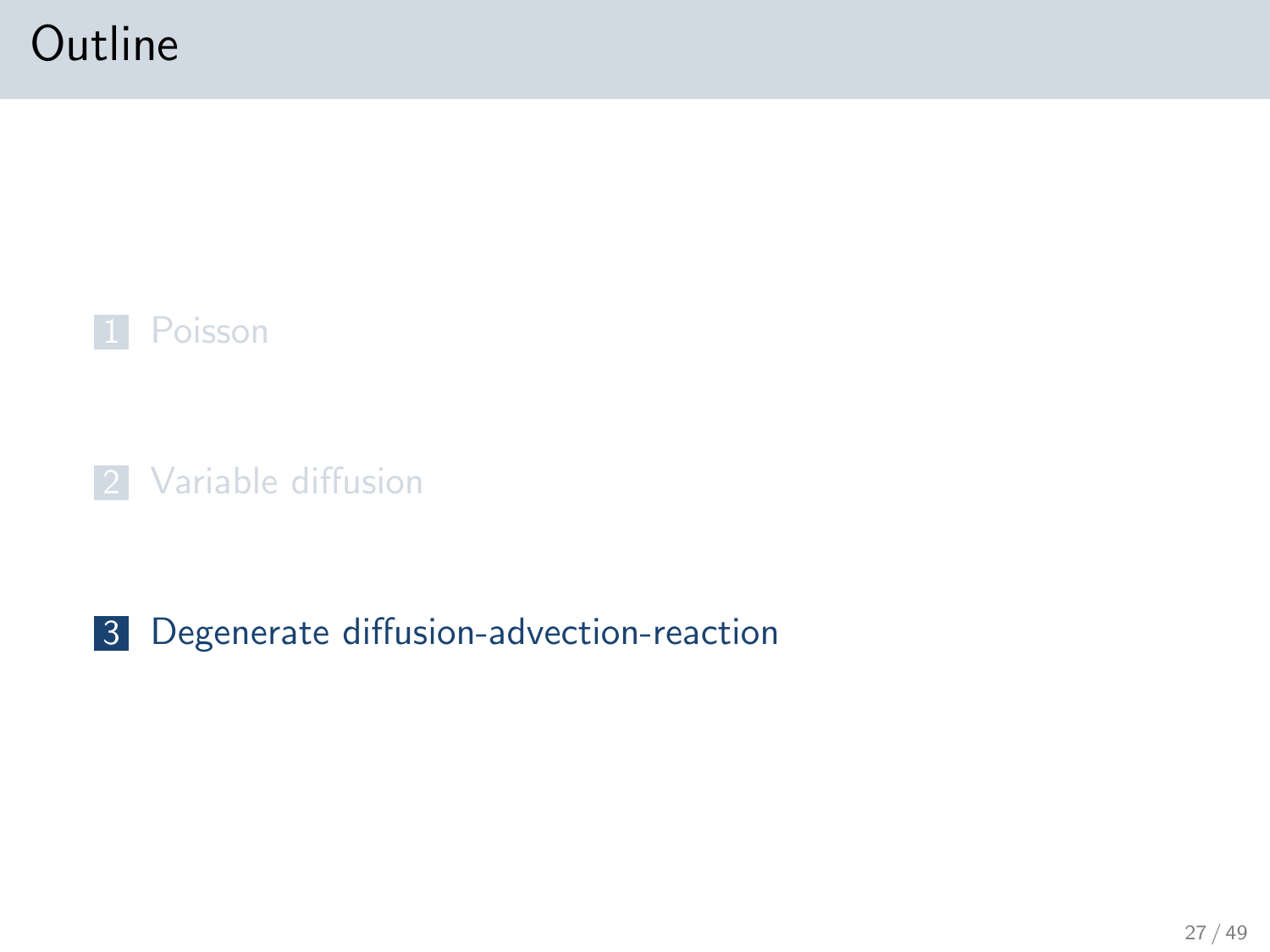$\blacksquare$  Let us start by the following 1d problem:



- As  $\epsilon \rightarrow 0^+$ , a boundary layer develops at  $x = 1\!/2$
- When  $\epsilon = 0$ , it turns into a jump discontinuity
- This was already observed in [\[Gastaldi and Quarteroni, 1989\]](#page-48-1)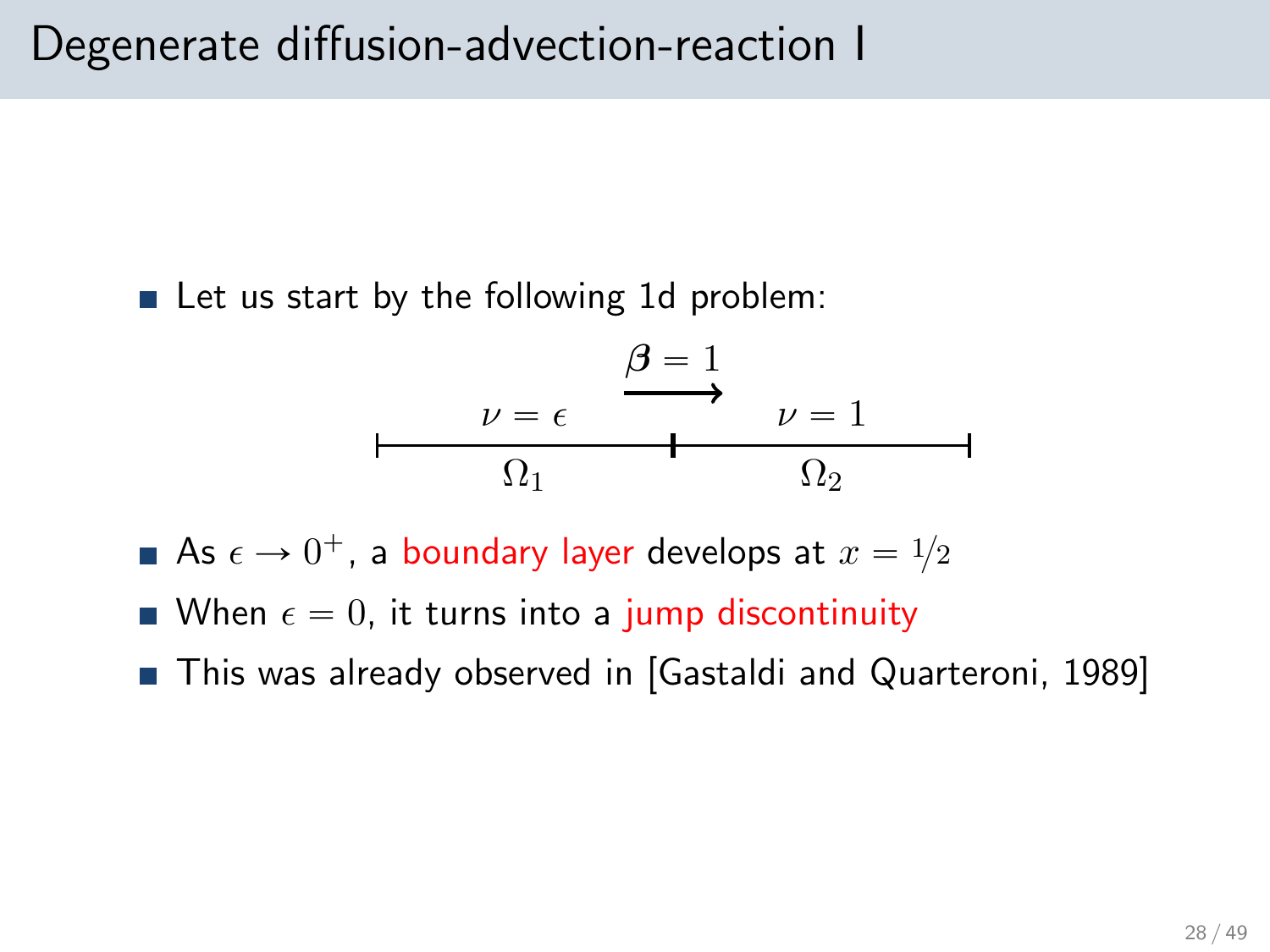### Degenerate diffusion-advection-reaction II



Figure : Solutions for different values of  $\epsilon$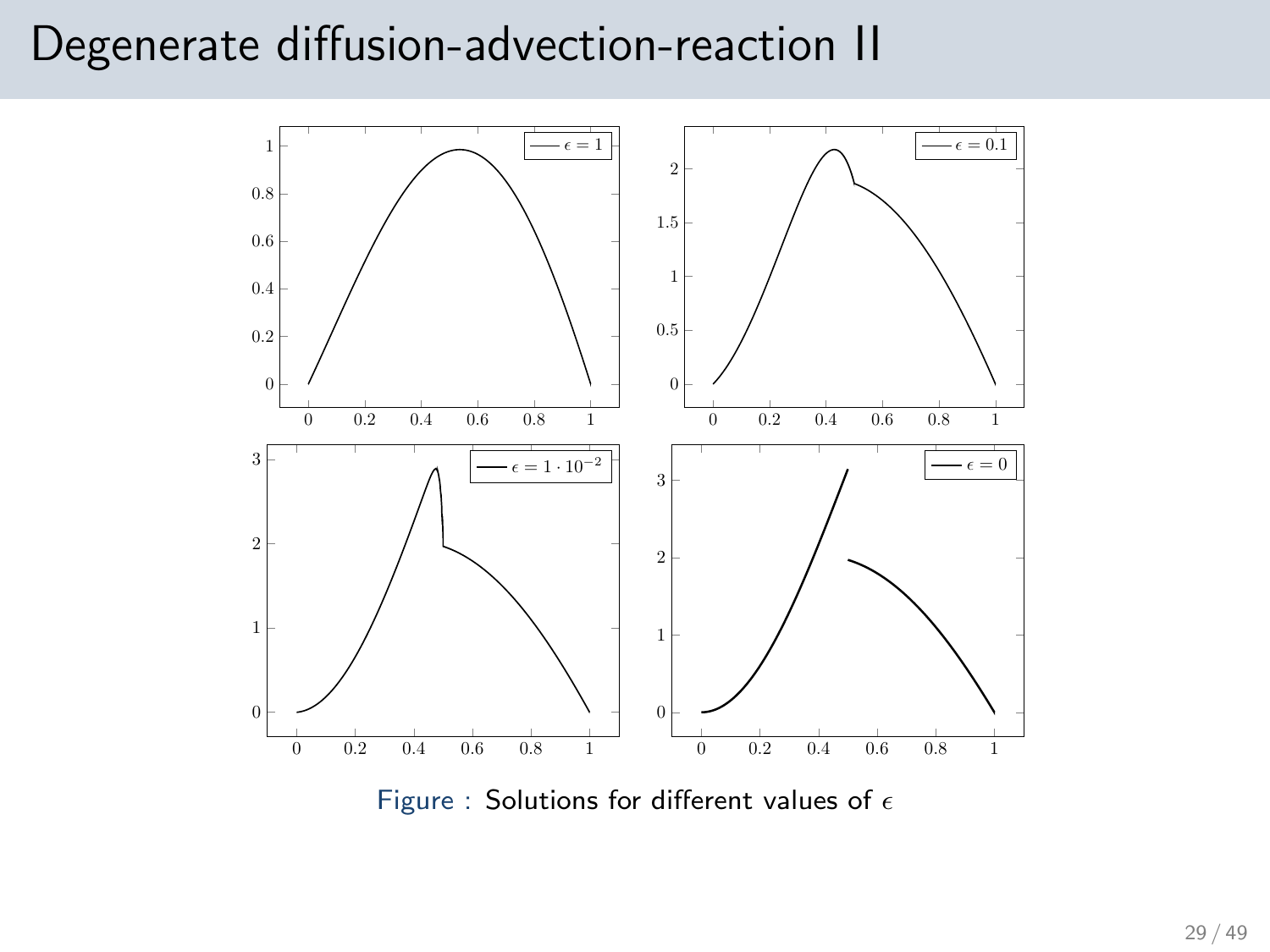### Degenerate diffusion-advection-reaction III



Figure : Example of degenerate diffusion-advection-reaction problem in 2d from [\[Di Pietro et al., 2008\]](#page-47-1). The diffusive/non-diffusive interface is  $\mathcal{I}_{\nu,\bm{\beta}}\coloneqq\mathcal{I}_{\nu,\bm{\beta}}^{-}\cup\mathcal{I}_{\nu,\bm{\beta}}^{+}.$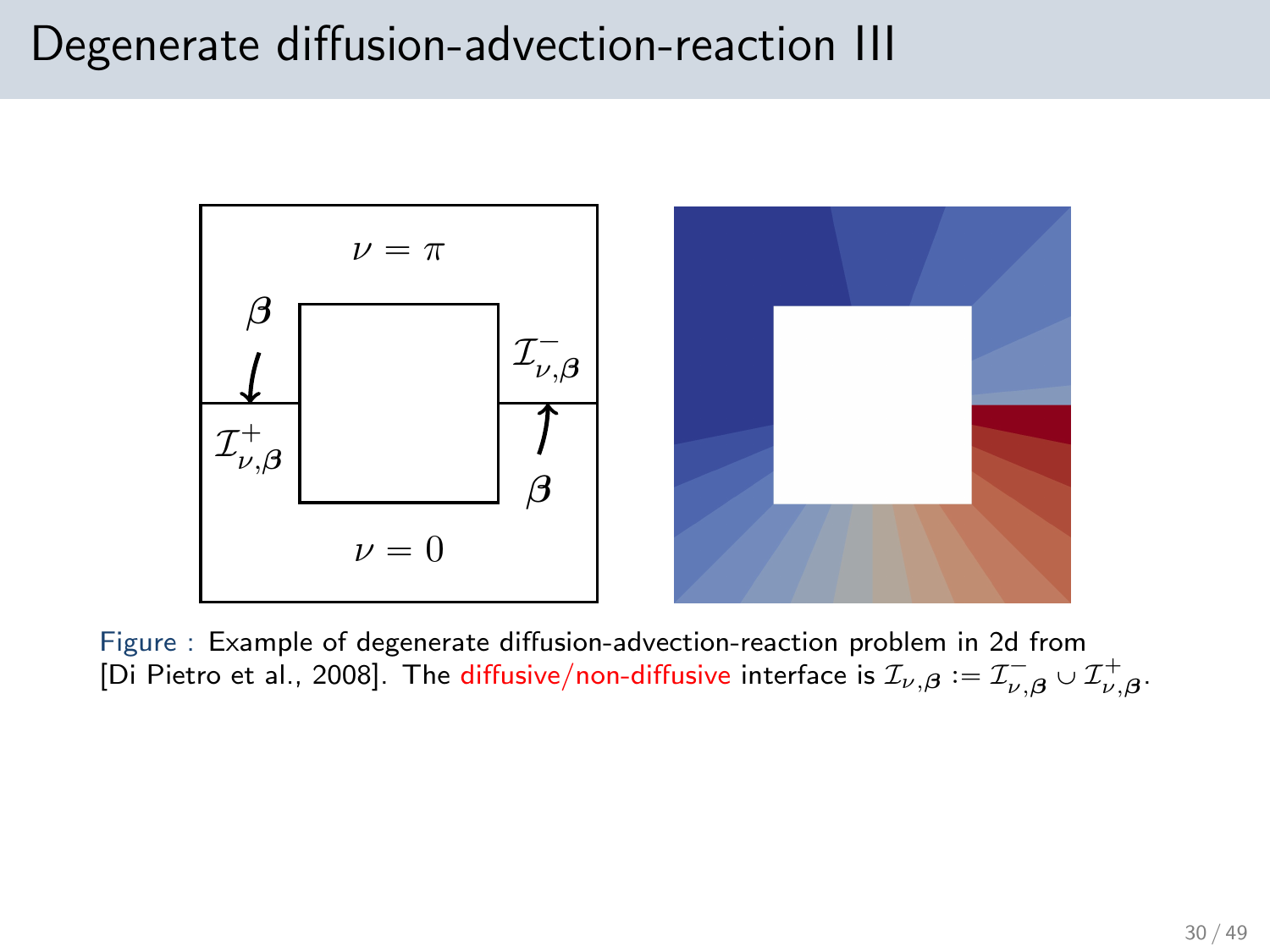### Degenerate diffusion-advection-reaction IV

■ Define the diffusive/inflow portion of  $\partial\Omega$ 

$$
\Gamma_{\nu,\boldsymbol{\beta}} := \{ \boldsymbol{x} \in \partial \Omega \mid \nu > 0 \text{ or } \boldsymbol{\beta} \cdot \boldsymbol{n} < 0 \}
$$

■ Consider the possibly degenerate problem

$$
\nabla \cdot \Phi(u) + \mu u = f \qquad \text{in } \Omega \setminus \mathcal{I}_{\nu,\beta},
$$

$$
\Phi(u) = -\nu \nabla u + \beta u \qquad \text{in } \Omega,
$$

$$
u = g \qquad \text{on } \Gamma_{\nu,\beta},
$$

supplemented with the interface conditions on  $\mathcal{I}_{\nu,\beta}$ 

$$
\llbracket \mathbf{\Phi}(u) \rrbracket \cdot \mathbf{n}_I = 0 \text{ on } \mathcal{I}_{\nu,\boldsymbol{\beta}} \quad \text{and} \quad \llbracket u \rrbracket = 0 \text{ on } \mathcal{I}_{\nu,\boldsymbol{\beta}}^+
$$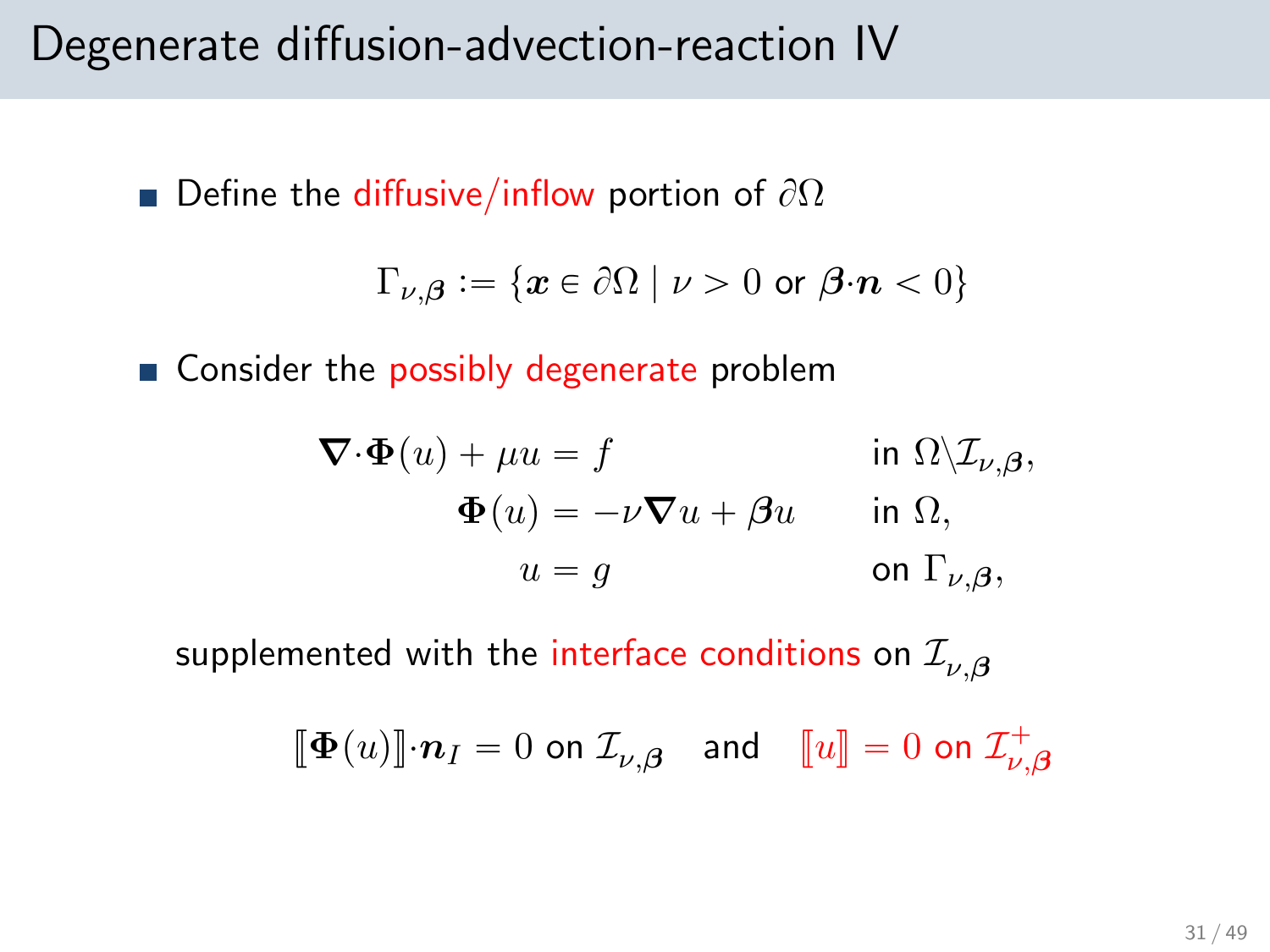- Discrete advective derivative satisfying a discrete IBP formula
- Weakly enforced boundary conditions
	- **Extension of Nietsche's ideas to HHO**
	- Automatic detection of  $\Gamma_{\nu,\beta}$
- Upwind stabilization using cell- and face-unknowns
	- $\blacksquare$  Independent control for the advective part
	- Consistency also on  $\mathcal{I}^-_{\nu,\beta}$ , where  $u$  jumps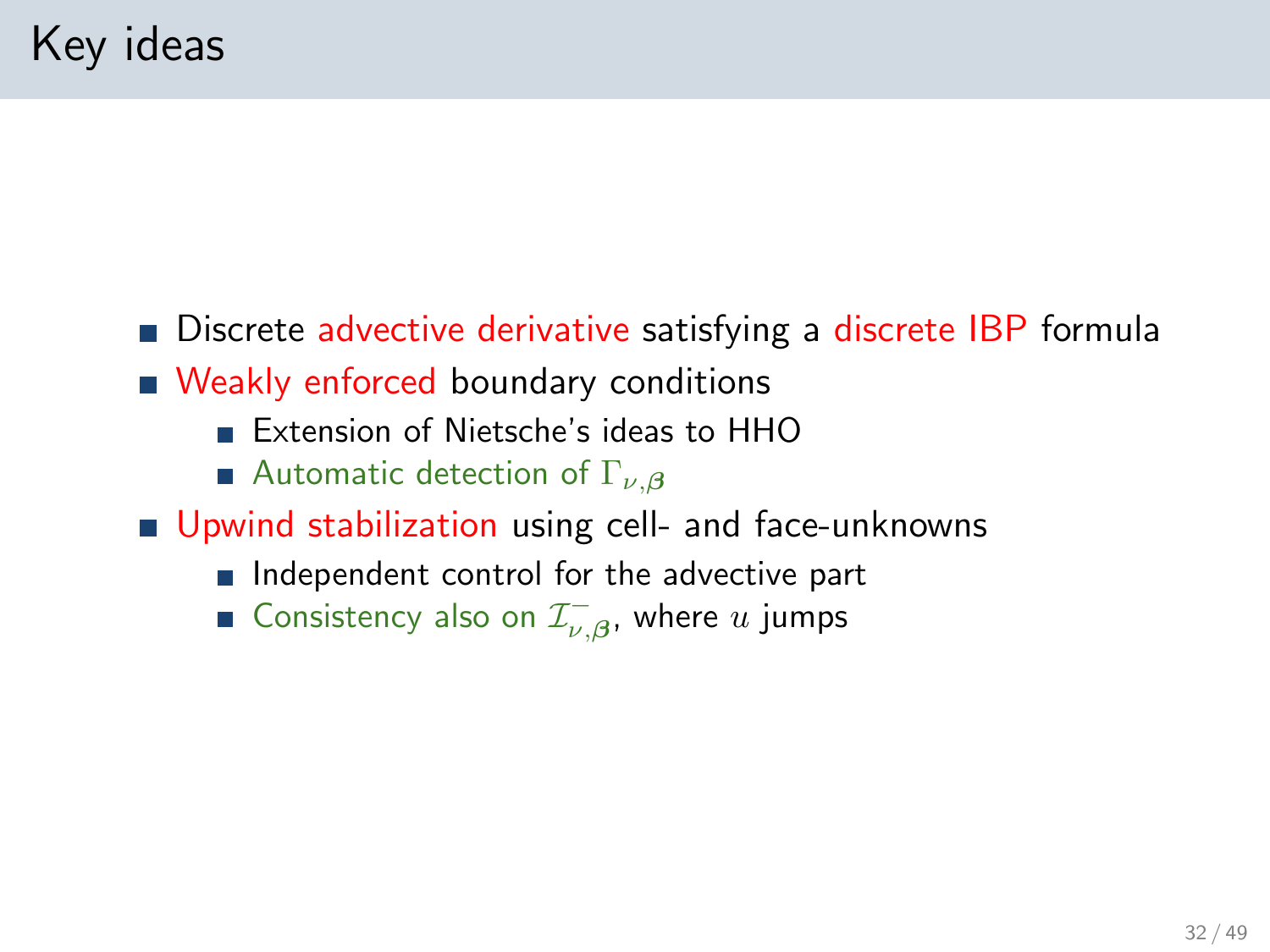- $\blacksquare$  Polyhedral meshes and arbitrary approximation order  $k\geqslant 0$
- Method valid for the full range of Peclet numbers
- Analysis capturing the variation in the order of convergence in the diffusion-dominated and advection-dominated regimes
- No need to duplicate interface unknowns on  $\mathcal{I}^{-}_{\nu,\beta}$   $\left( ! \right)$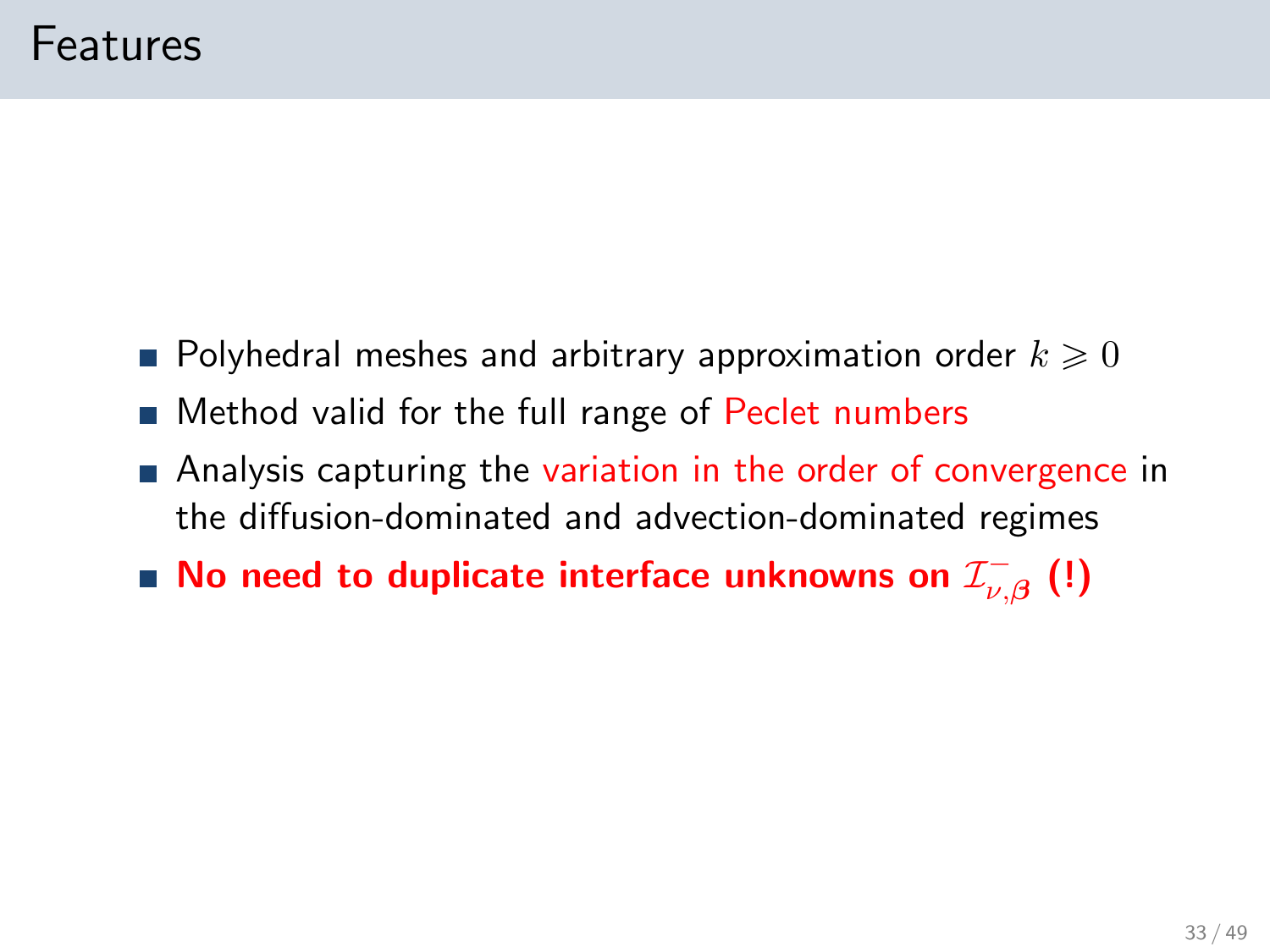### Advective derivative I

The discrete advective derivative  $G_{\bm{\beta},T}^k:\underline{\sf U}_T^k\to\mathbb{P}^k_d(T)$  is s.t.

$$
(G_{\beta,T}^k \underline{\mathbf{v}}_T, \underline{\mathbf{v}}_T = -(\mathbf{v}_T, \beta \cdot \nabla \underline{\mathbf{v}}_T) + \sum_{F \in \mathcal{F}_T} ((\beta \cdot \mathbf{n}_{TF}) \mathbf{v}_F, \underline{\mathbf{w}}_F)_F
$$

for all  $\underline{v}_T \in \underline{\mathsf{U}}_T^k$  and all  $w \in \mathbb{P}_d^k(T)$ 

For advective stability, we need a discrete IBP mimicking

$$
(\boldsymbol{\beta}\cdot\boldsymbol{\nabla}w,v)_{\Omega}+(w,\boldsymbol{\beta}\cdot\boldsymbol{\nabla}v)_{\Omega}=((\boldsymbol{\beta}\cdot\boldsymbol{n})w,v)_{\partial\Omega}
$$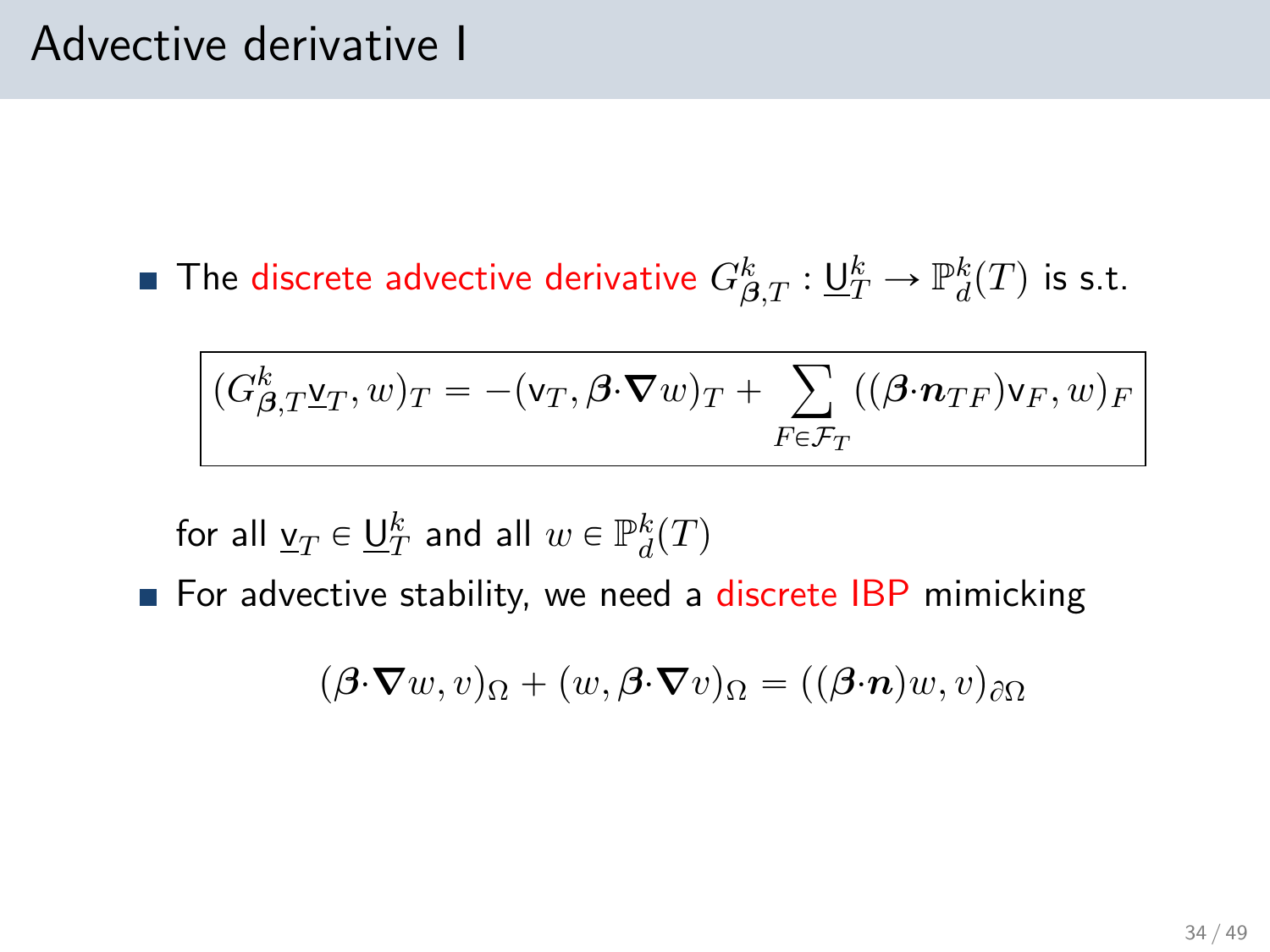## Advective derivative II

#### Lemma (Discrete IBP)

For all  $\underline{w}_h, \underline{v}_h \in \underline{U}_h^k$  it holds

$$
\sum_{T \in \mathcal{T}_h} \left\{ (G_{\beta,T}^k \underline{w}_T, v_T)_T + (\underline{w}_T, G_{\beta,T}^k \underline{v}_T)_T \right\} = \sum_{F \in \mathcal{F}_h^b} ((\beta \cdot \underline{n}_F) \underline{w}_F, v_F)_F
$$

$$
- \sum_{T \in \mathcal{T}_h} \sum_{F \in \mathcal{F}_h} ((\beta \cdot \underline{n}_{TF})(\underline{w}_F - \underline{w}_T), v_F - v_T)_F.
$$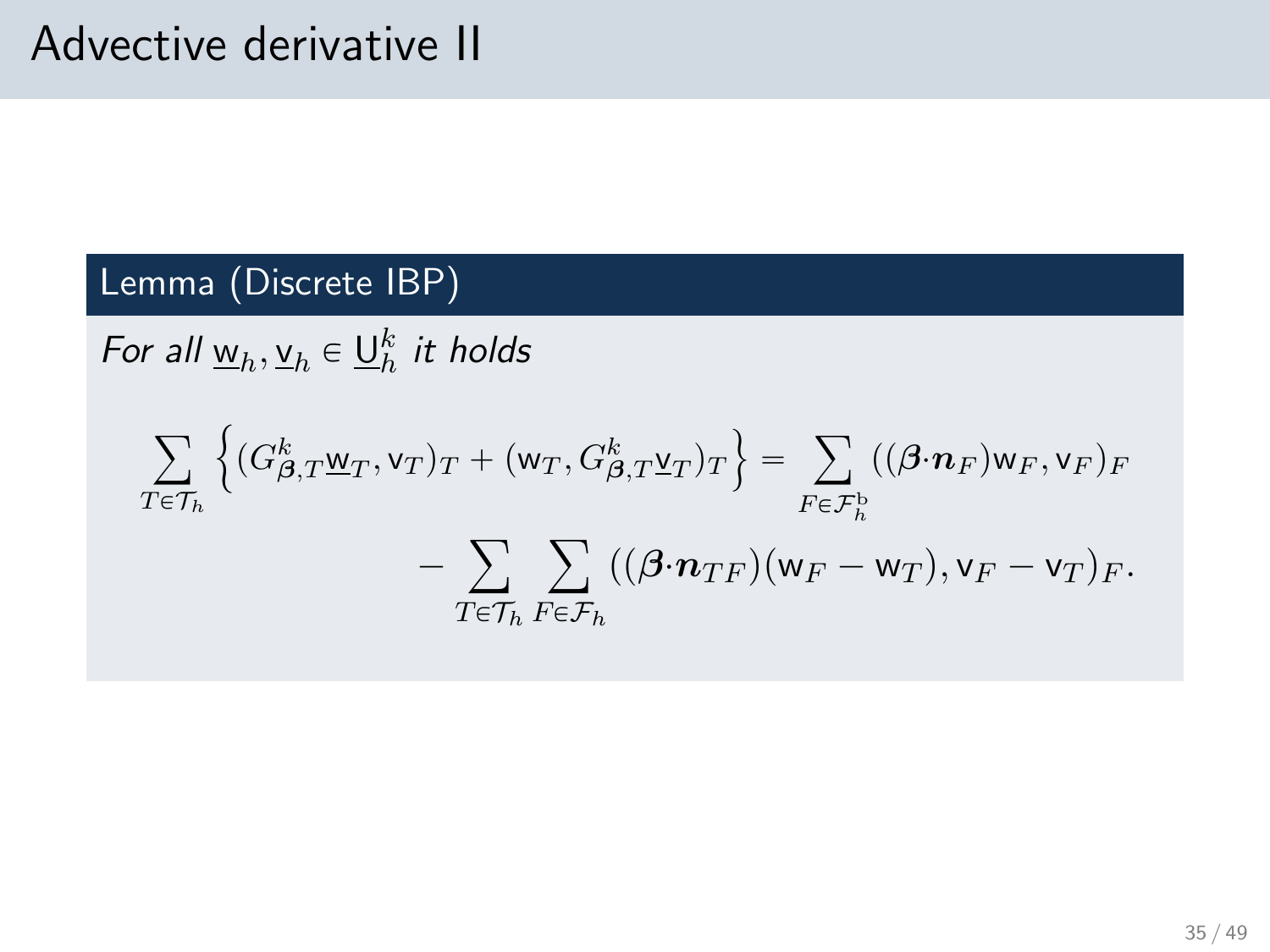We modify the diffusion bilinear form to weakly enforce BCs **The new bilinear form**  $a_{\nu,h}$  reads (after setting  $\kappa = \nu \mathbf{I}_d$ ),

$$
a_{\nu,h}(\underline{\mathbf{w}}_h, \underline{\mathbf{v}}_h) := \sum_{T \in \mathcal{T}_h} a_{\nu,T}(\underline{\mathbf{w}}_T, \underline{\mathbf{v}}_T) + s_{\partial,\nu,h}(\underline{\mathbf{w}}_h, \underline{\mathbf{v}}_h)
$$

with, for a user-defined parameter  $\varsigma$ ,

$$
s_{\partial,\nu,h}(\underline{\mathbf{w}}_h,\underline{\mathbf{v}}_h) := \sum_{F \in \mathcal{F}_h^{\mathrm{b}}} \left\{ -(\nu_F \boldsymbol{\nabla} p_{T(F)}^k \underline{\mathbf{w}}_T \cdot \boldsymbol{n}_{TF},\mathbf{v}_F)_F + \frac{\varsigma \nu_F}{h_F} (\mathbf{w}_F,\mathbf{v}_F)_F \right\}
$$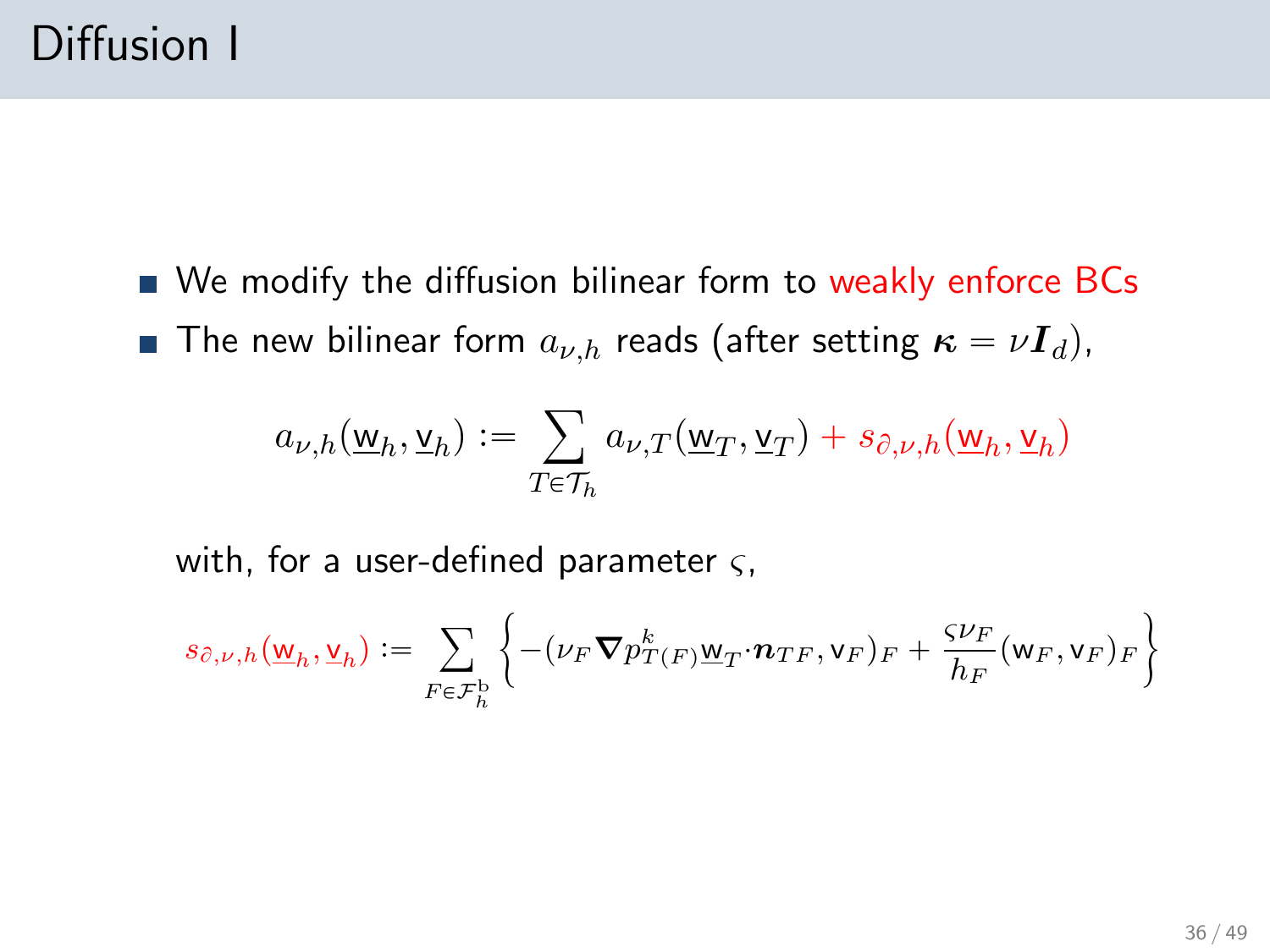Lemma (inf-sup stability of  $a_{\nu,h}$ )

Assuming that

$$
\varsigma > \frac{C_{\rm tr}^2 N_\partial}{4}
$$

it holds for all  $\underline{\mathsf{v}}_h \in \underline{\mathsf{U}}_h^k$ 

$$
a_{\nu,h}(\underline{\mathsf{v}}_h,\underline{\mathsf{v}}_h)=:\|\underline{\mathsf{v}}_h\|_{\nu,h}^2\simeq\sum_{T\in\mathcal{T}_h}\nu_T\|\underline{\mathsf{v}}_T\|_{1,T}^2+\sum_{F\in\mathcal{F}_h^{\mathrm{b}}}\frac{\nu_F}{h_F}\|\mathsf{v}_F\|_F^2.
$$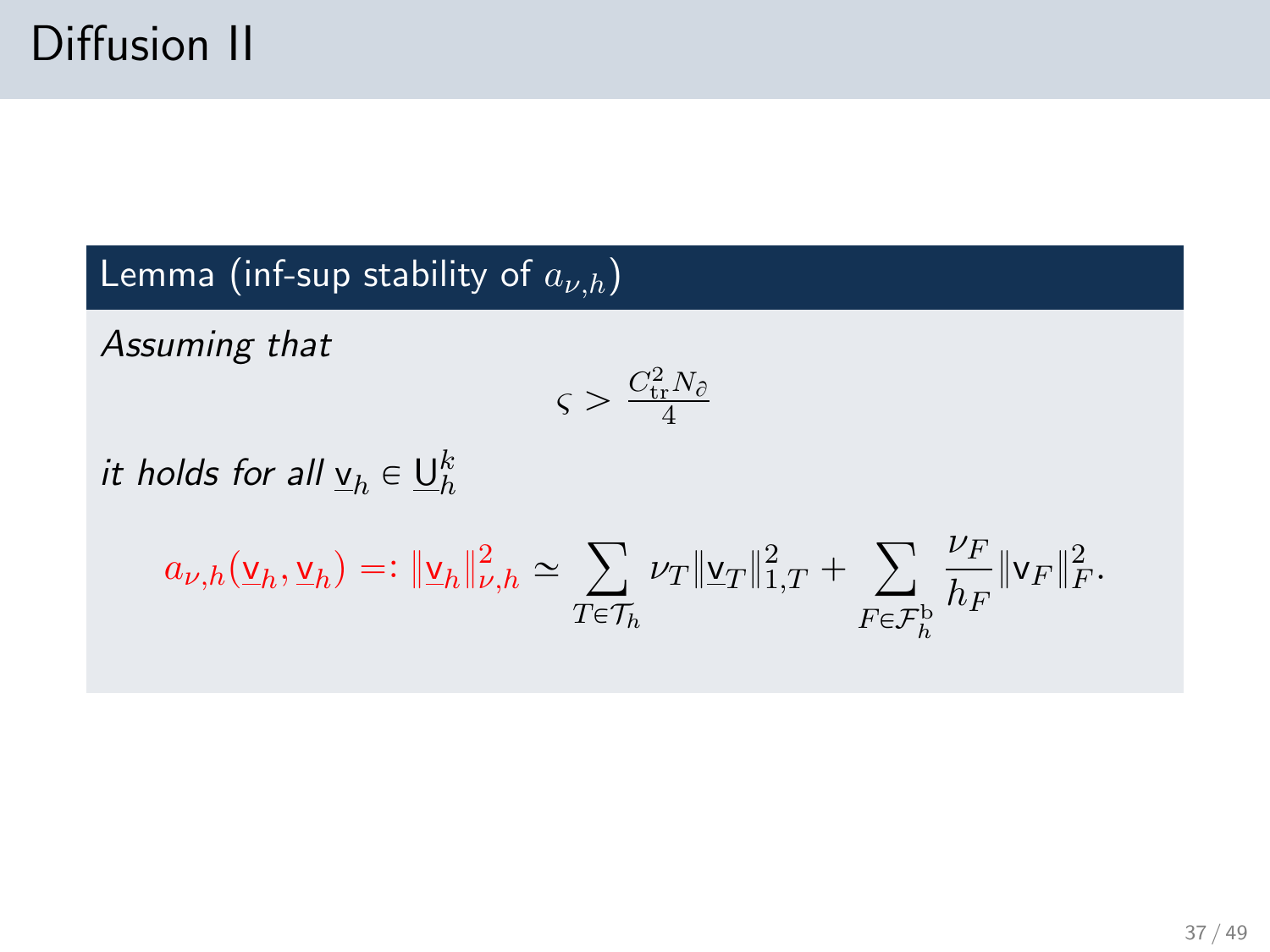## Advection-reaction I

For all  $T \in \mathcal{T}_h$ , we let

$$
a_{\boldsymbol{\beta},\mu,T}(\underline{\mathbf{w}}_T,\underline{\mathbf{v}}_T):=-(\mathbf{w}_T,G^k_{\boldsymbol{\beta},T}\underline{\mathbf{v}}_T)_T+\mu(\mathbf{w}_T,\mathbf{v}_T)_T+s_{\boldsymbol{\beta},T}^-(\underline{\mathbf{w}}_T,\underline{\mathbf{v}}_T)
$$

with local upwind stabilization bilinear form s.t.

$$
s_{\boldsymbol{\beta},T}^-(\underline{\mathbf{w}}_T,\underline{\mathbf{v}}_T):=\sum_{F\in\mathcal{F}_T}((\boldsymbol{\beta}\cdot\boldsymbol{n}_{TF})^-(\mathbf{w}_F-\mathbf{w}_T),\mathbf{v}_F-\mathbf{v}_T)_F,
$$

**Including weak enforcement of BCs, we let** 

$$
a_{\boldsymbol{\beta},\mu,h}(\underline{\mathsf{w}}_h,\underline{\mathsf{v}}_h) := \sum_{T\in\mathcal{T}_h} a_{\boldsymbol{\beta},\mu,T}(\underline{\mathsf{w}}_h,\underline{\mathsf{v}}_h) + \sum_{F\in\mathcal{F}_h^b} ((\boldsymbol{\beta}\cdot\boldsymbol{n})^+w_F,v_F)_F
$$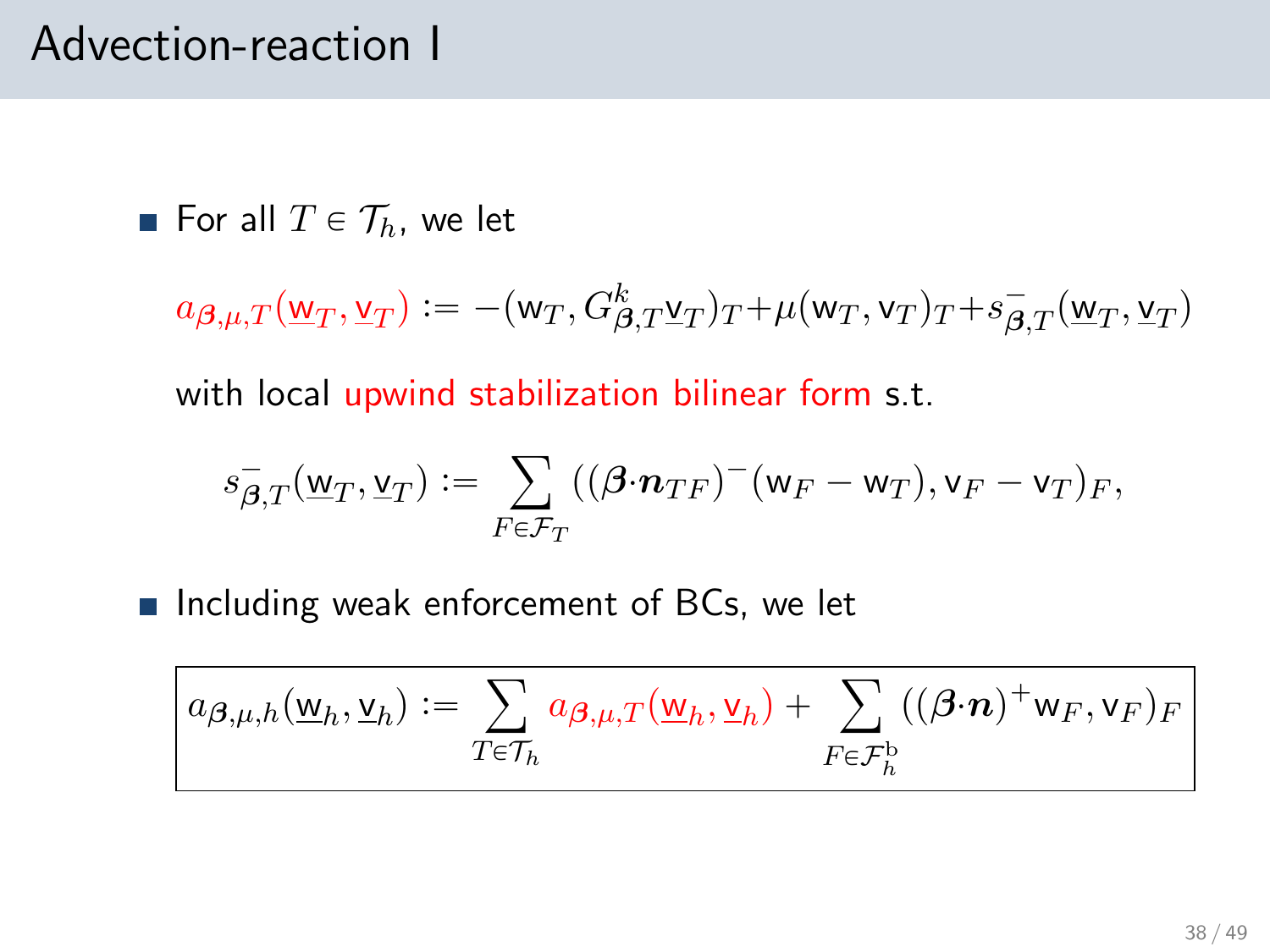## Advection-reaction II

### Lemma (Stability of  $a_{\boldsymbol{\beta},\mu,h}$ )

Let  $\eta := \min_{T \in \mathcal{T}_h} (1, \tau_{\text{ref},T} \mu)$  with  $\tau_{\text{ref},T} := \{ \max(||\mu||_{L^{\infty}(T)}, L_{\beta,T}) \}^{-1}$ . Then,

$$
\forall \underline{\mathbf{v}}_h \in \underline{\mathbf{U}}_h^k, \qquad \eta \|\underline{\mathbf{v}}_h\|_{\beta,\mu,h}^2 \leq a_{\beta,\mu,h}(\underline{\mathbf{v}}_h,\underline{\mathbf{v}}_h),
$$

with global advection-reaction norm

$$
\|\underline{\mathbf{v}}_h\|^2_{\pmb{\beta},\mu,h}:=\sum_{T\in\mathcal{T}_h}\|\underline{\mathbf{v}}_T\|^2_{\pmb{\beta},\mu,T}+\frac{1}{2}\sum_{F\in\mathcal{F}_h^{\rm b}}\||\pmb{\beta}\cdot\pmb{n}_{TF}|^{1/2}\mathbf{v}_F\|^2_F,
$$

and, for all  $T \in \mathcal{T}_h$ ,

$$
\|\underline{\mathbf{v}}_T\|_{\pmb{\beta},\mu,T}^2:=\frac{1}{2}\sum_{F\in\mathcal{F}_T}\||\pmb{\beta}\cdot\pmb{n}_{TF}|^{1/2}(\mathbf{v}_F-\mathbf{v}_T)\|_F^2+\tau_{\mathrm{ref},T}^{-1}\|\mathbf{v}_T\|_T^2.
$$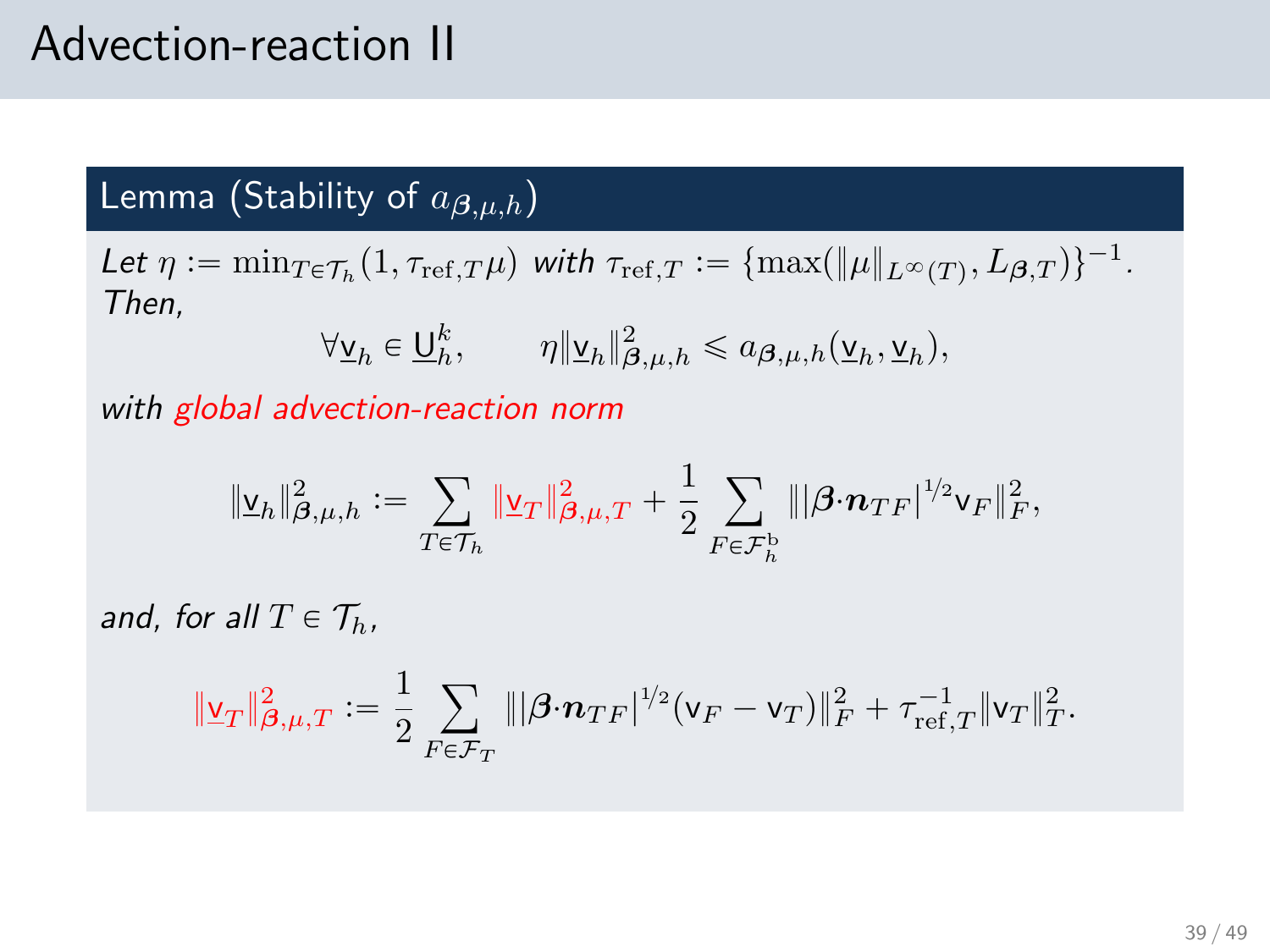#### Let, accounting for boundary conditions,

$$
l_h(\underline{\mathsf{v}}_h) := \sum_{T \in \mathcal{T}_h} (f, \mathsf{v}_T)_T + \sum_{F \in \mathcal{F}_h^{\mathrm{b}}} \left\{ ((\boldsymbol{\beta} \cdot \boldsymbol{n}_{TF})^- g, \mathsf{v}_F)_F + \frac{\nu_F \varsigma}{h_F} (g, \mathsf{v}_F)_F \right\}
$$

The discrete problem reads: Find  $\underline{\mathsf{u}}_h \in \underline{\mathsf{U}}_h^k$  s.t.,  $\forall \underline{\mathsf{v}}_h \in \underline{\mathsf{U}}_h^k$ ,

$$
a_h(\underline{\mathbf{u}}_h, \underline{\mathbf{v}}_h) := a_{\nu,h}(\underline{\mathbf{u}}_h, \underline{\mathbf{v}}_h) + a_{\boldsymbol{\beta},\mu,h}(\underline{\mathbf{u}}_h, \underline{\mathbf{v}}_h) = l_h(\underline{\mathbf{v}}_h)
$$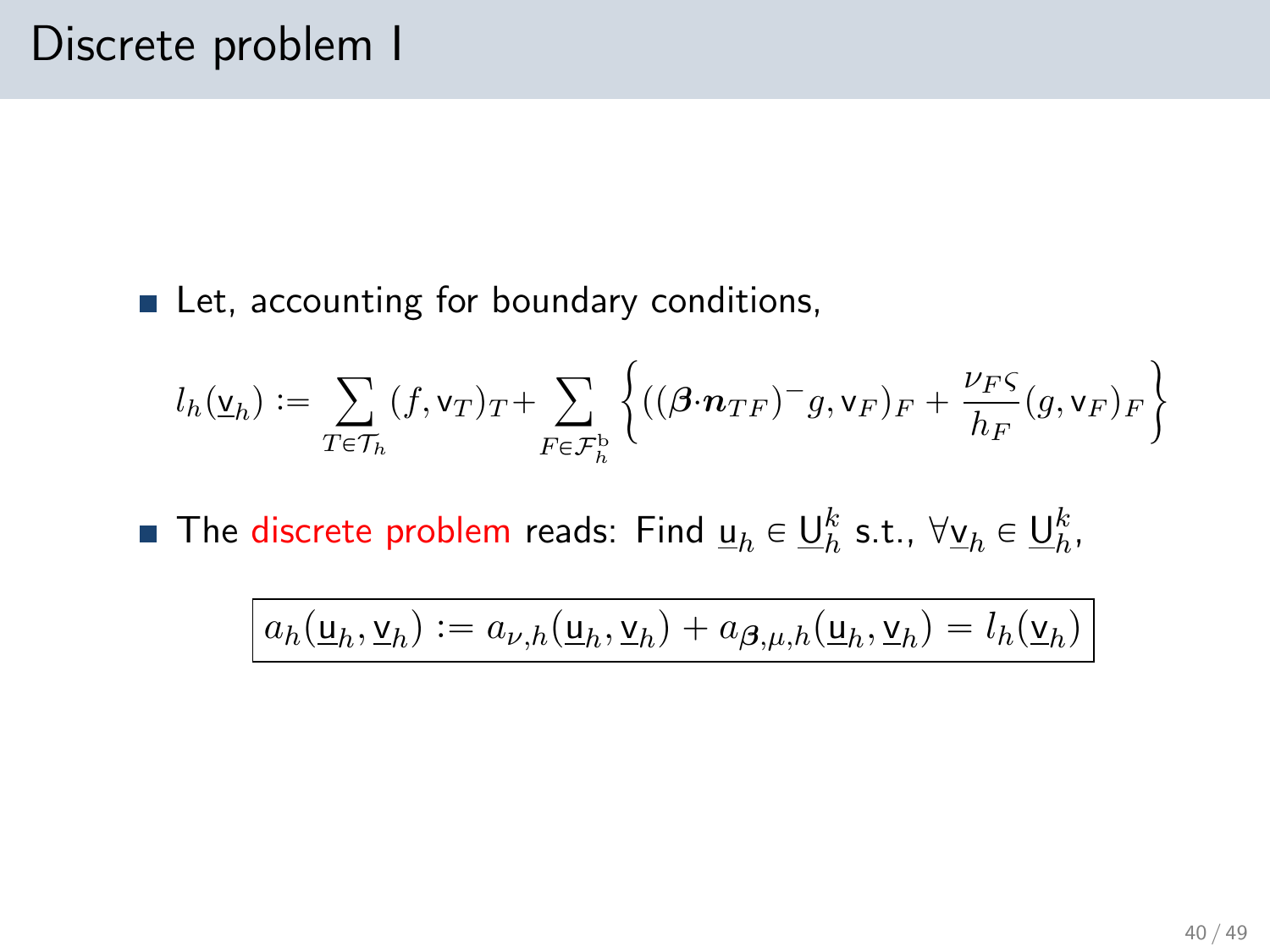#### Lemma (Stability of  $a_h$ )

There is  $\gamma_{\varrho,\varsigma} > 0$  independent of h,  $\nu$ ,  $\beta$  and  $\mu$  s.t., for all  $\underline{w}_h \in \underline{U}_h^k$ ,

$$
\|\underline{\mathsf{w}}_h\|_{\sharp,h} \leqslant \gamma_{\varrho,\varsigma} \zeta^{-1} \sup_{\underline{\mathsf{v}}_h \in \underline{\mathsf{U}}_h^k \setminus \{0\}} \frac{a_h(\underline{\mathsf{w}}_h, \underline{\mathsf{v}}_h)}{\|\underline{\mathsf{v}}_h\|_{\sharp,h}},
$$

with  $\zeta := \tau_{\text{ref.}T} \mu$  and stability norm

$$
\|\underline{\mathbf{v}}_h\|_{\sharp,h}^2:=\|\underline{\mathbf{v}}_h\|_{\nu,h}^2+\|\underline{\mathbf{v}}_h\|_{\beta,\mu,h}^2+\sum_{T\in\mathcal{T}_h}h_T\beta_{\mathrm{ref},T}^{-1}\|G_{\beta,T}^k\underline{\mathbf{v}}_h\|_T^2
$$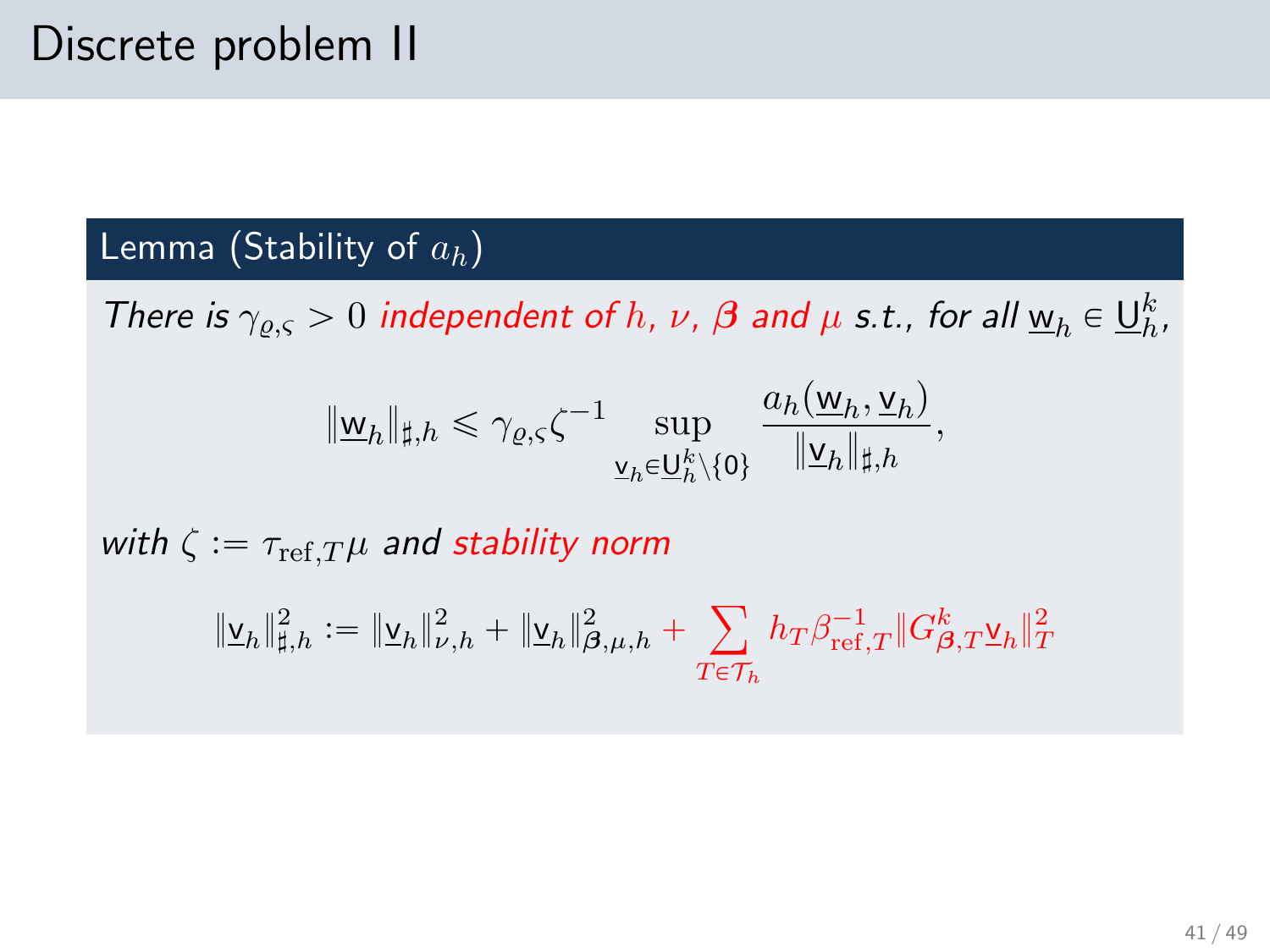# A modified interpolator



- Let  $F\in \mathcal{F}^\text{i}_h$  be such that  $F\subset \mathcal{I}^-_{\nu,\boldsymbol{\beta}}$
- $\blacksquare$  The trace of u is two-valued on F
- We interpolate the face unknown from the diffusive side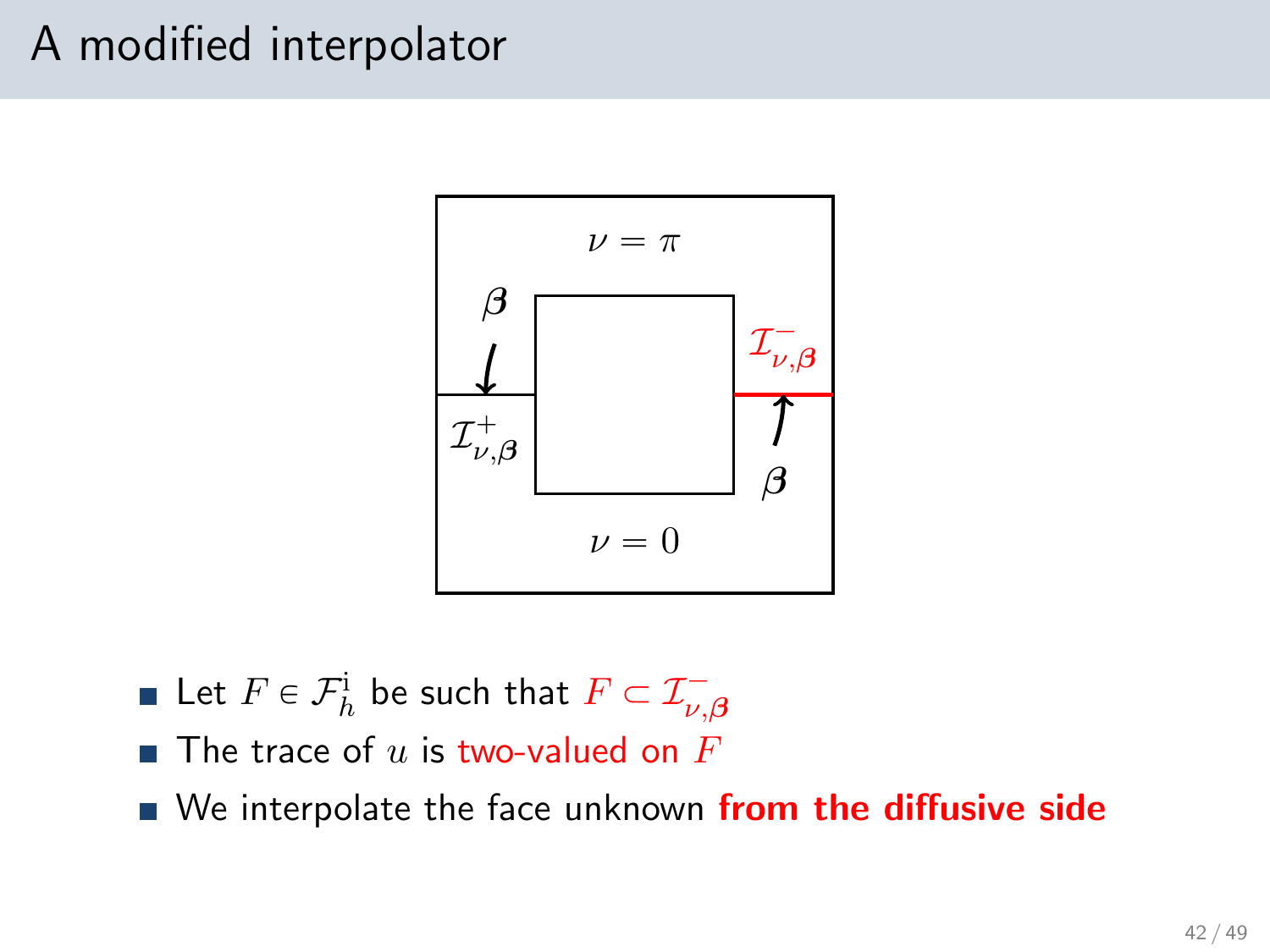#### Theorem (Error estimate)

Assume that, for all  $T \in \mathcal{T}_h$ ,  $u \in H^{k+2}(T)$  and

$$
h_T L_{\beta,T} \leqslant \beta_{\mathrm{ref},T} \quad \text{ and } \quad h_T \mu \leqslant \beta_{\mathrm{ref},T},
$$

Then, there is  $C > 0$  independent of h,  $\nu$ ,  $\beta$ , and  $\mu$  s.t.

$$
\label{eq:2} \begin{split} \|\widehat{\underline{\mathbf{u}}}_h - \underline{\mathbf{u}}_h\|_{\sharp,h} &\leqslant C \Bigg\{ \sum_{T\in\mathcal{T}_h} \Big[ (\nu_T \|u\|_{k+2,T}^2 + \tau_{\mathrm{ref},T}^{-1} \|u\|_{k+1,T}^2) h_T^{2(k+1)} \\ &\qquad \qquad + \beta_{\mathrm{ref},T} \min(1,\mathrm{Pe}_T) h_T^{2(k+1/2)} \|u\|_{k+1,T}^2 \Big] \Bigg\}^{1/2}, \end{split}
$$

where  $Pe_T = \max_{F \in \mathcal{F}_T} ||Pe_{TF}||_{L^{\infty}(F)}$ .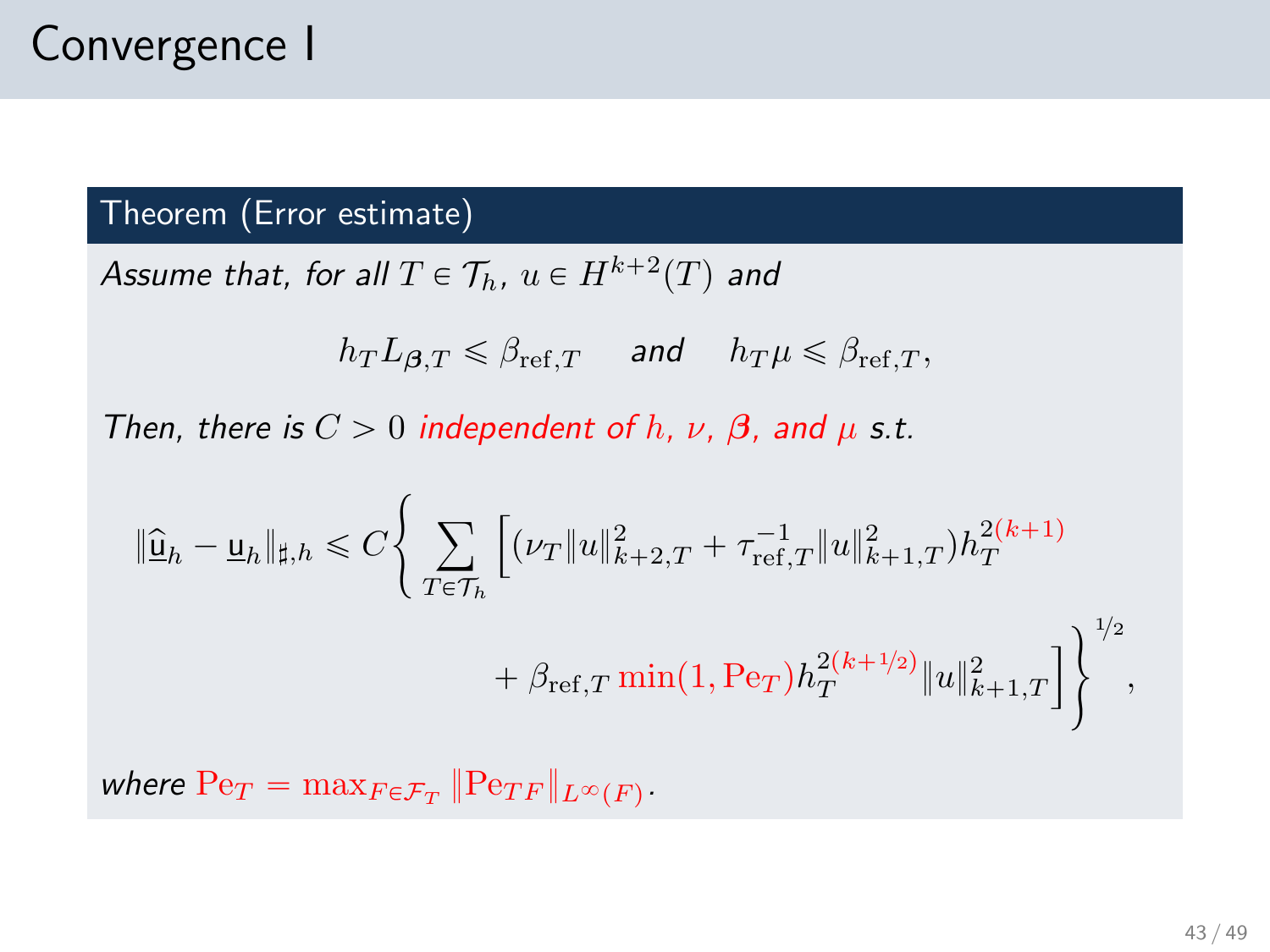- **This estimate holds across the entire range for**  $Pe_T$
- In the diffusion-dominated regime ( $Pe_T \leq h_T$ ), we have

$$
\|\widehat{\underline{\mathsf{u}}}_h - \underline{\mathsf{u}}_h\|_{\sharp,h} = \mathcal{O}(h^{k+1})
$$

In the advection-dominated regime ( $Pe_T \ge 1$ ), we have

$$
\|\widehat{\underline{\mathsf{u}}}_h-\underline{\mathsf{u}}_h\|_{\sharp,h}=\mathcal{O}(h^{k+1/2})
$$

 $\blacksquare$  In between, we have intermediate orders of convergence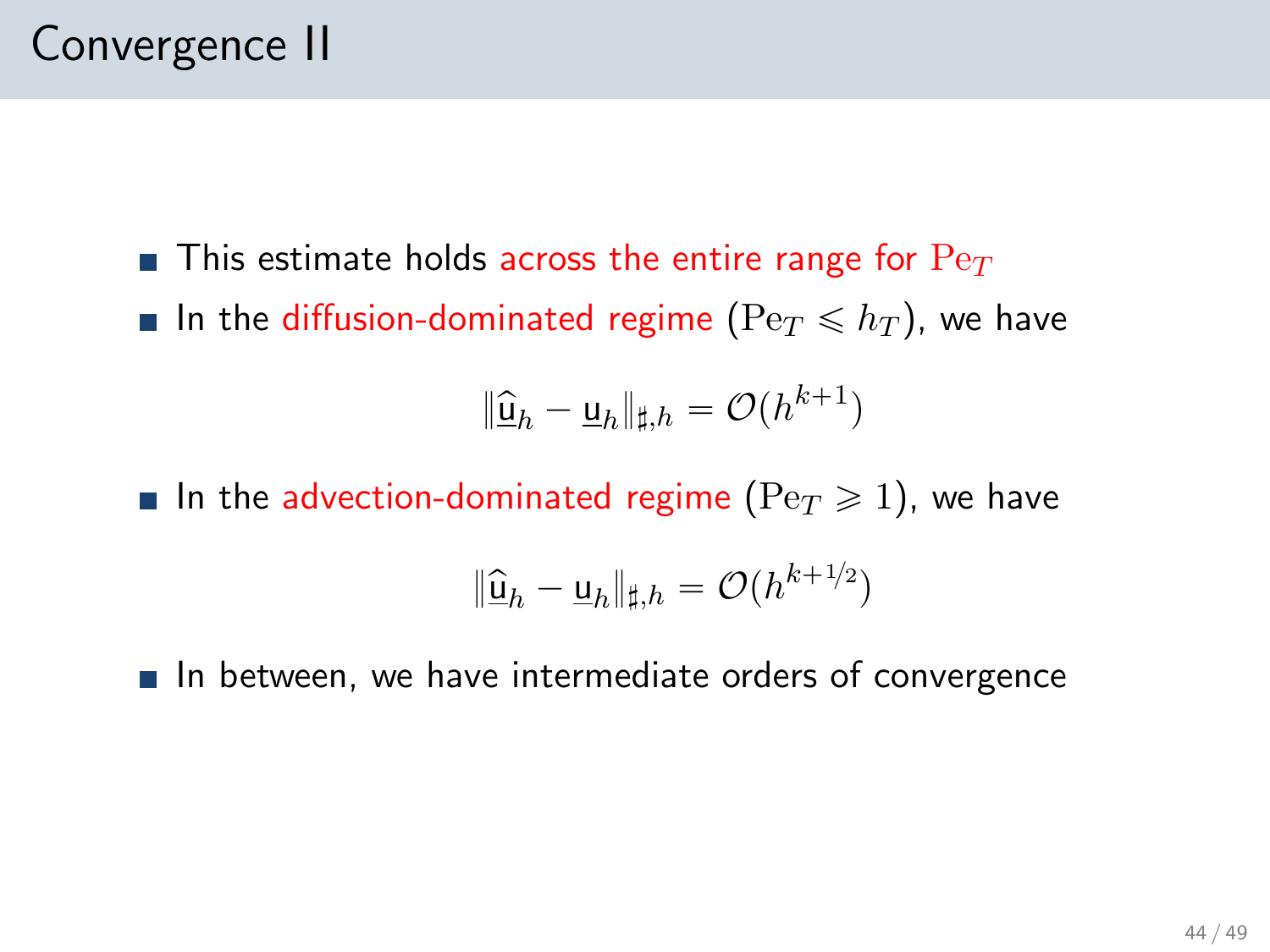## Numerical example I

Let 
$$
\Omega = (-1, 1)^2 \setminus [-0.5, 0.5]^2
$$
 and set  
\n
$$
\nu(\theta, r) = \begin{cases} \pi & \text{if } 0 < \theta < \pi, \\ 0 & \text{if } \pi < \theta < 2\pi, \end{cases} \quad \beta(\theta, r) = \frac{e_{\theta}}{r}, \quad \mu = 1 \cdot 10^{-6}
$$

■ We consider the exact solution

$$
u(\theta, r) = \begin{cases} (\theta - \pi)^2 & \text{if } 0 < \theta < \pi \\ 3\pi(\theta - \pi) & \text{if } \pi < \theta < 2\pi \end{cases}
$$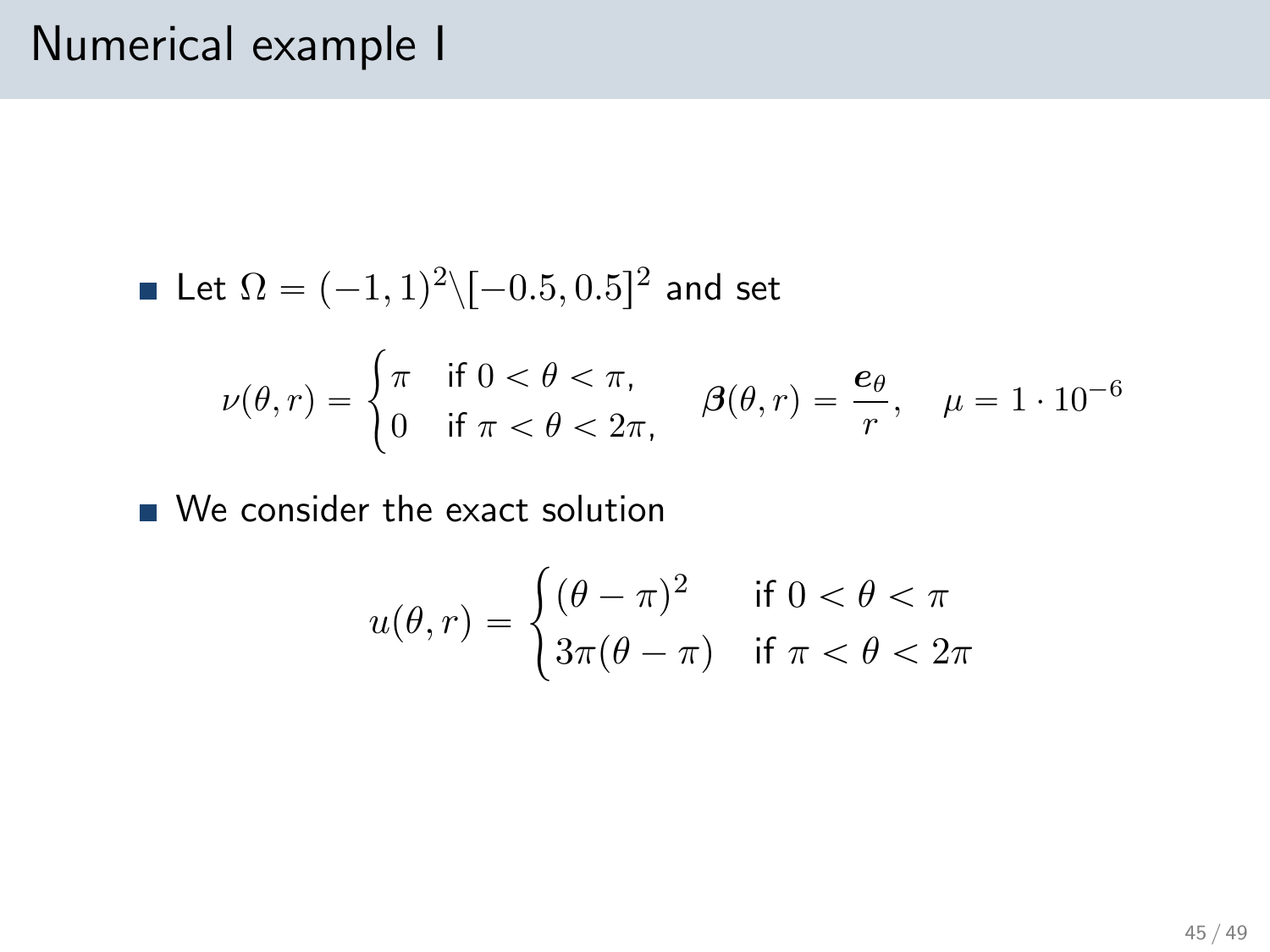## Numerical example II



Figure : Energy (left) and  $L^2$ -norm (right) of the error vs.  $h$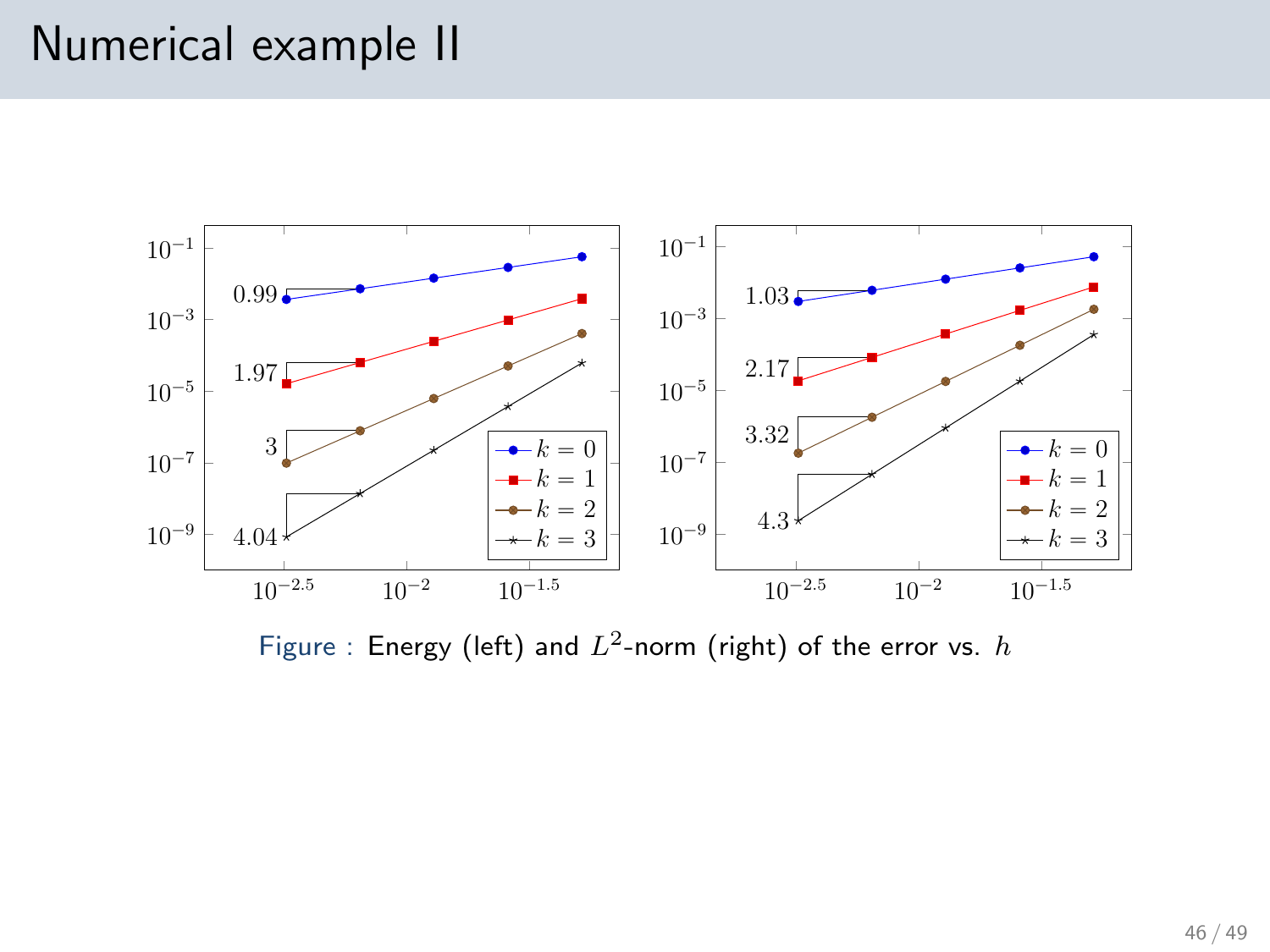## References I

<span id="page-46-0"></span>

#### Bassi, F., Botti, L., Colombo, A., Di Pietro, D. A., and Tesini, P. (2012).

On the flexibility of agglomeration based physical space discontinuous Galerkin discretizations. J. Comput. Phys., 231(1):45–65.

<span id="page-46-3"></span>

Beirão da Veiga, L., Brezzi, F., Cangiani, A., Manzini, G., Marini, L. D., and Russo, A. (2013). Basic principles of virtual element methods. Math. Models Methods Appl. Sci., 23:199–214.

<span id="page-46-4"></span>

Beirão da Veiga, L., Brezzi, F., Marini, L., and Russo, A. (2014).

Virtual Element Methods for general second order elliptic problems on polygonal meshes. Submitted. Preprint [arXiv:1412.2646.](http://arxiv.org/abs/1412.2646)

<span id="page-46-2"></span>

#### Chen, Y. and Cockburn, B. (2014).

Analysis of variable-degree HDG methods for convection-diffusion equations. part II: semimatching nonconforming meshes.

Math. Comp., 83(285):87–111.

<span id="page-46-6"></span>

#### Cockburn, B., Di Pietro, D. A., and Ern, A. (2015).

Bridging the Hybrid High-Order and Hybridizable Discontinuous Galerkin methods. Submitted. Preprint [hal-01115318.](https://hal.archives-ouvertes.fr/hal-01115318)

<span id="page-46-1"></span>

Cockburn, B., Gopalakrishnan, J., and Lazarov, R. (2009).

Unified hybridization of discontinuous Galerkin, mixed, and continuous Galerkin methods for second order elliptic problems.

SIAM J. Numer. Anal., 47(2):1319–1365.

<span id="page-46-5"></span>

#### Di Pietro, D. A., Droniou, J., and Ern, A. (2014a).

A discontinuous-skeletal method for advection-diffusion-reaction on general meshes. Preprint [arXiv:1411.0098.](http://arxiv.org/abs/1411.0098)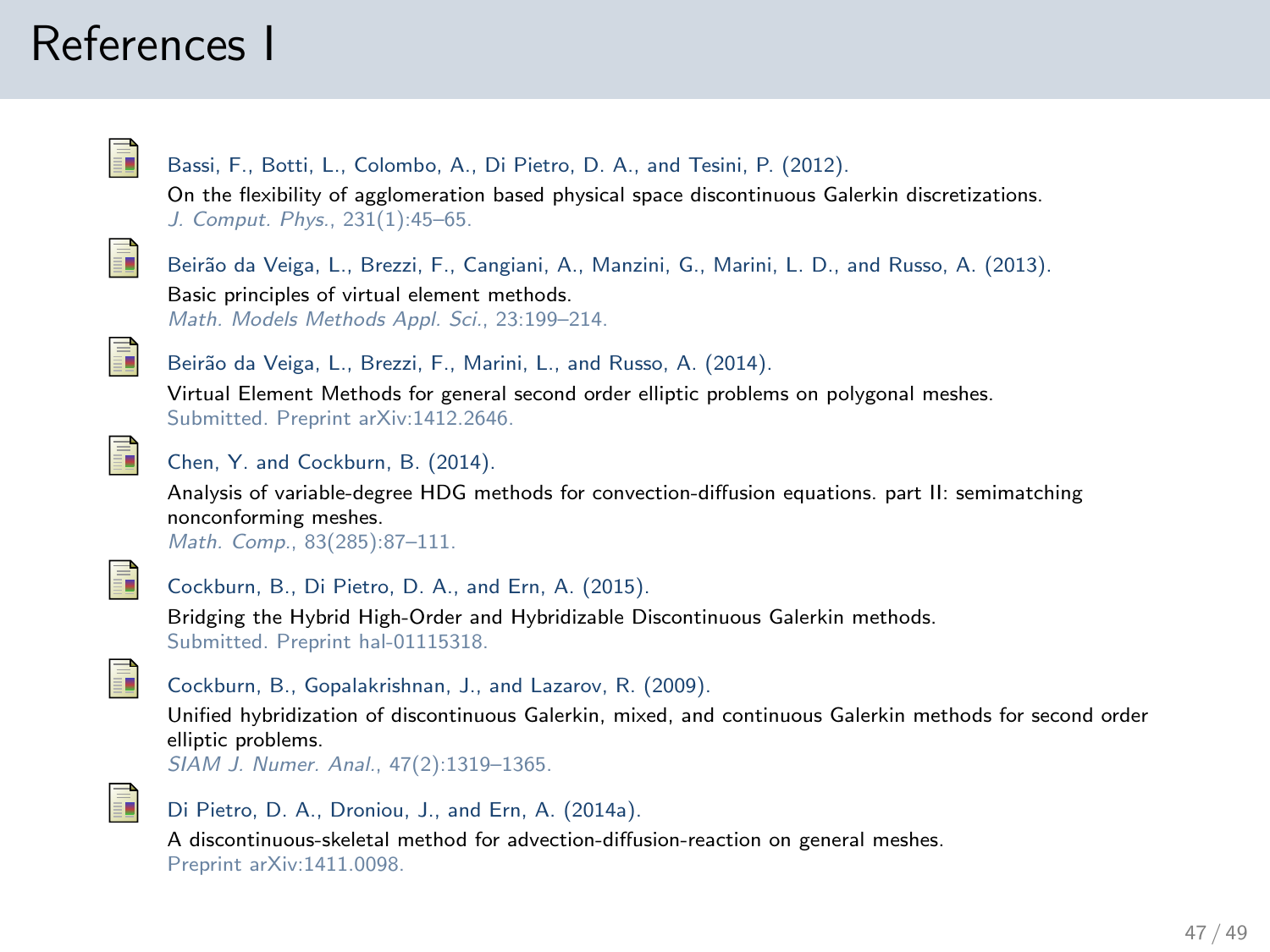# References II

<span id="page-47-0"></span>

#### Di Pietro, D. A. and Ern, A. (2012).

Mathematical aspects of discontinuous Galerkin methods, volume 69 of Mathématiques & Applications. Springer-Verlag, Berlin.



#### Di Pietro, D. A. and Ern, A. (2015).

A hybrid high-order locking-free method for linear elasticity on general meshes. Comput. Methods Appl. Mech. Engrg., 283:1–21. DOI: [10.1016/j.cma.2014.09.009.](http://dx.doi.org/10.1016/j.cma.2014.09.009)

<span id="page-47-1"></span>

#### Di Pietro, D. A., Ern, A., and Guermond, J.-L. (2008).

Discontinuous Galerkin methods for anisotropic semi-definite diffusion with advection. SIAM J. Numer. Anal., 46(2):805–831.

<span id="page-47-2"></span>

#### Di Pietro, D. A., Ern, A., and Lemaire, S. (2014b).

An arbitrary-order and compact-stencil discretization of diffusion on general meshes based on local reconstruction operators.

```
Comput. Methods Appl. Math., 14(4):461–472.
DOI: 10.1515/cmam-2014-0018.
```
<span id="page-47-3"></span>

#### Di Pietro, D. A. and Lemaire, S. (2015).

An extension of the Crouzeix–Raviart space to general meshes with application to quasi-incompressible linear elasticity and Stokes flow. Math. Comp., 84(291):1–31.

<span id="page-47-4"></span>

Eymard, R., Henry, G., Herbin, R., Hubert, F., Klöfkorn, R., and Manzini, G. (2011). 3D benchmark on discretization schemes for anisotropic diffusion problems on general grids. In Finite Volumes for Complex Applications VI - Problems & Perspectives, volume 2, pages 95–130. Springer.